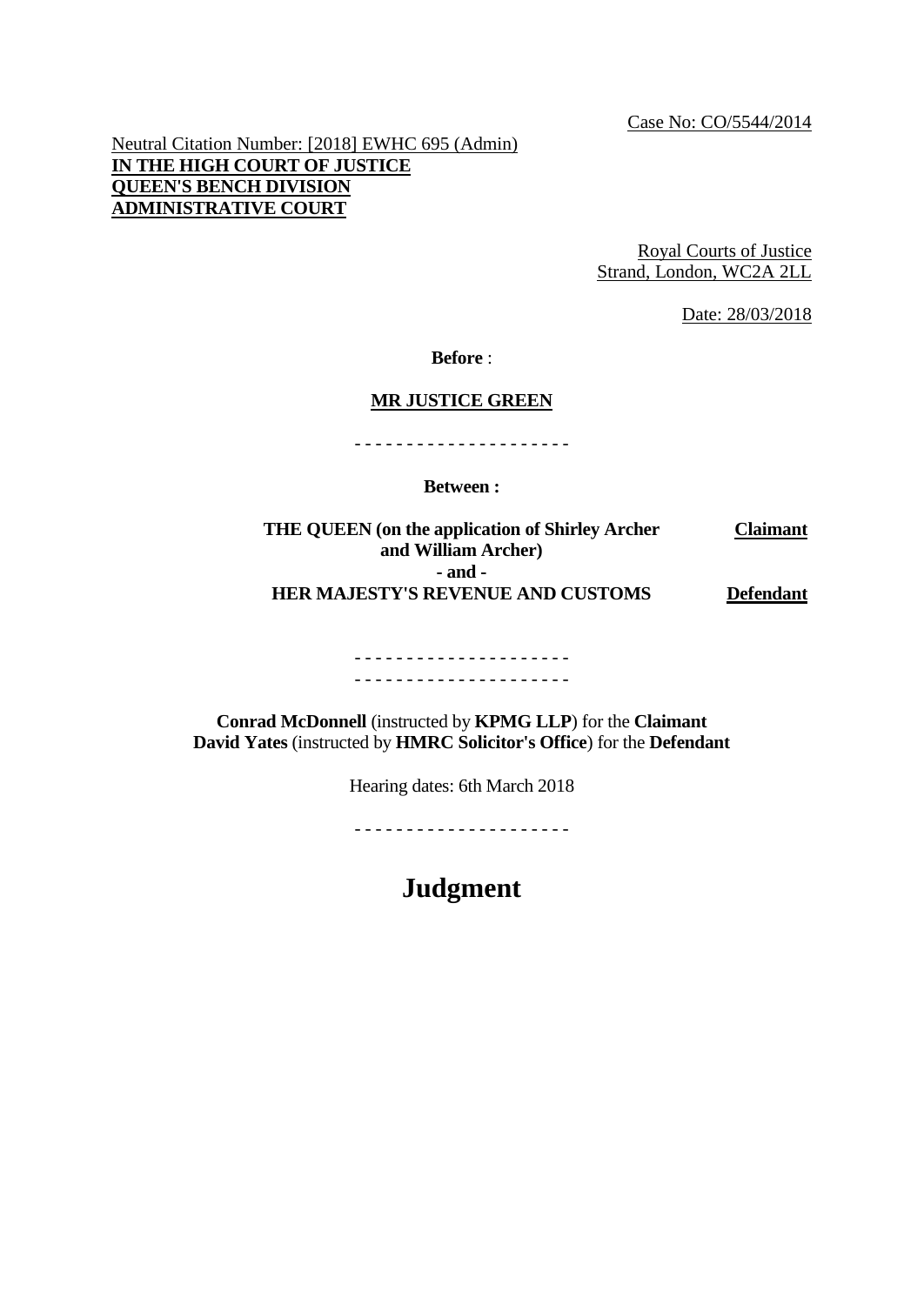### **MR JUSTICE GREEN:**

### **A. Introduction**

- 1. There is before the court an appeal against the decision of Master Gidden of the  $12<sup>th</sup>$ June 2017 relating to costs. The Appellant had commenced judicial review proceedings against the Commissioners for HM Revenue and Customs ("HMRC"). That claim was compromised in the Appellant's favour. However, the Master concluded that there should be no order for costs upon the basis that the claim for judicial review was premature because the Appellant had failed to exploit the statutory right to make representations to HMRC which exists under section 222 Finance Act 2014 ("FA 2014") and which could and almost certainly would have led to resolution of the dispute.
- 2. The present appeal turns, in substance, upon the correctness of the conclusion of the Master to this effect. Mr McDonnell for the Appellant argues that the issue arising is a discrete issue of principle; Mr Yates for HMRC accepts that there is a point of principle arising but adds that at base the Master's decision was premised upon his condemnation of the litigation conduct of the Appellant and as such is fact sensitive and based upon the exercise of judgment, which this court, on appeal, should be loath to interfere with.
- 3. For reasons that I set out below I am of the conclusion that the ruling of the Master was based primarily upon his conclusion that the Claim for judicial review was premature and, as to this, I agree with the Master. In so far as his ruling is based upon conclusions about the conduct of the Appellant then this was secondary but, nonetheless, amounts to an exercise of discretion which on appeal I would not wish to disturb.
- 4. I would record my gratitude to both counsel for their focused and thoughtful written and oral submissions. These showed that whilst at first blush the issue might appear straightforward even light excavation reveals a series of complications which flow from the analysis. I have therefore endeavoured to stay within the confines of the facts of the case. However there is at the heart of this case a point of broader significance and I have set out my views on this below. I have also identified other issues that I refrain from expressing a decided view upon. These can be explored in other cases where the facts are more clearly on point.
- 5. My end conclusion is that the Master did not err. He correctly concluded that it was premature to commence judicial review proceedings pending the exercise of the statutory right to make representations and a decision thereupon by HMRC. Accordingly, there is no basis for overturning his decision on costs.

### **B. The relevant facts**

6. The facts are complex. I summarise them as follows. During 2006 the Appellant's husband, Mr Archer, had participated in a tax avoidance scheme which resulted in him claiming an income tax loss pursuant to section 551 Income Tax (Trading and Other Income) Act 2005 ("ITTOIA"). He filed a tax return for 2005/06 declaring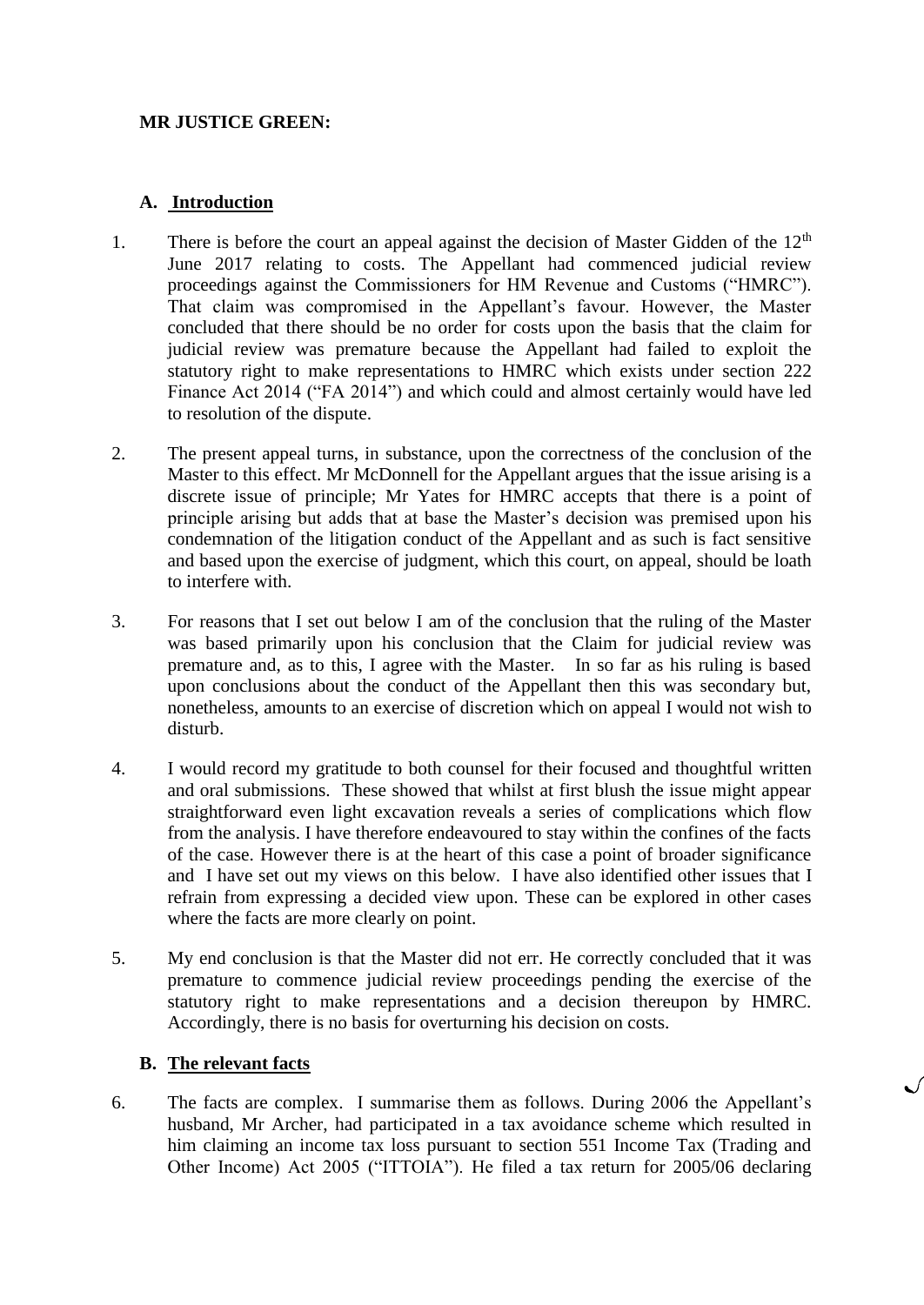income tax payable by him which was, in consequence of the scheme, reduced by circa £6,000,000 than would otherwise have been the case. His tax advisors had disclosed the scheme to HMRC pursuant to the Disclosure of Tax Avoidance Schemes Regulations ("DOTAS"), as they were required by law to do. HMRC had given the scheme a reference number pursuant to the Regulations. Mr Archer duly provided that reference number to HMRC in his return thereby alerting and notifying HMRC that his liability could be subject to the assessment that HMRC might make as to the effectiveness of the notified scheme.

- 7. The scheme can be summarised (at the risk of over-simplification) in the following way. Mr Archer sold Certificates of Deposit ("CDs") at a loss to a third-party bank. This was achieved in three discreet steps. First, Mr Archer granted to his wife an option to purchase the CDs from him at an undervalue. Second, Mrs Archer sold the option to the bank it being of value since it conferred the right to acquire the CDs at below market price. Third, the bank exercised the option. The Appellant analyses the situation in the following way: the acquisition by Mrs Archer of the option and its sale created a liability to capital gains tax unless it was exempt. Under normal capital gains tax rules a gain on the sale of an option relating to CDs was exempt from tax since a gain made in relation to CDs would be exempt from capital gains tax. The correctness of that capital gains tax analysis was in issue between the taxpayer and HMRC at the material times in 2014, but has subsequently been resolved for practical purposes by an agreement reached between the parties pursuant to s.54 Taxes Management Act 1970.
- 8. This tax avoidance scheme was investigated by HMRC over the course of a number of years. On the 22<sup>nd</sup> September 2011 HMRC concluded that the scheme was effective and that the losses claimed were accordingly permissible and on that date HMRC communicated with Mr Archer's advisors, KPMG, their decision not to pursue further arguments in respect of Mr Archer's claimed loss under Section 551 ITTOIA.
- 9. In the same letter, however, HMRC stated that they considered that Mrs Archer had approximately £6,000,000 of capital gains tax to pay for 2005/06 in consequence of her participation in the tax avoidance scheme entered into by Mr Archer. Mrs Archer, the Appellant in the present proceedings, had not claimed any tax advantage for herself pursuant to the scheme *but* she had been a counterparty to transactions concluded by Mr Archer.
- 10. As of 2011 the position of HMRC was that Mr Archer had no further tax to pay for 2005/06 but, instead, Mrs Archer was liable to pay £6,000,000 in capital gains tax.
- 11. On the  $27<sup>th</sup>$  March 2013 HMRC wrote to KPMG to summarise the position: HMRC confirmed that it had already accepted the loss arising on Mr Archer so "…*the dispute is now solely on the tax effect on Mrs Archer*." The position adopted by HMRC was that there was *a* liability. It was that of either Mr or Mrs Archer; but not both.
- 12. Subsequently, on  $11<sup>th</sup>$  July 2013 HMRC, in a telephone call with KPMG, indicated that they had changed their position in relation to the efficacy of the scheme and that they no longer accepted Mr Archer had a loss for 2005/06.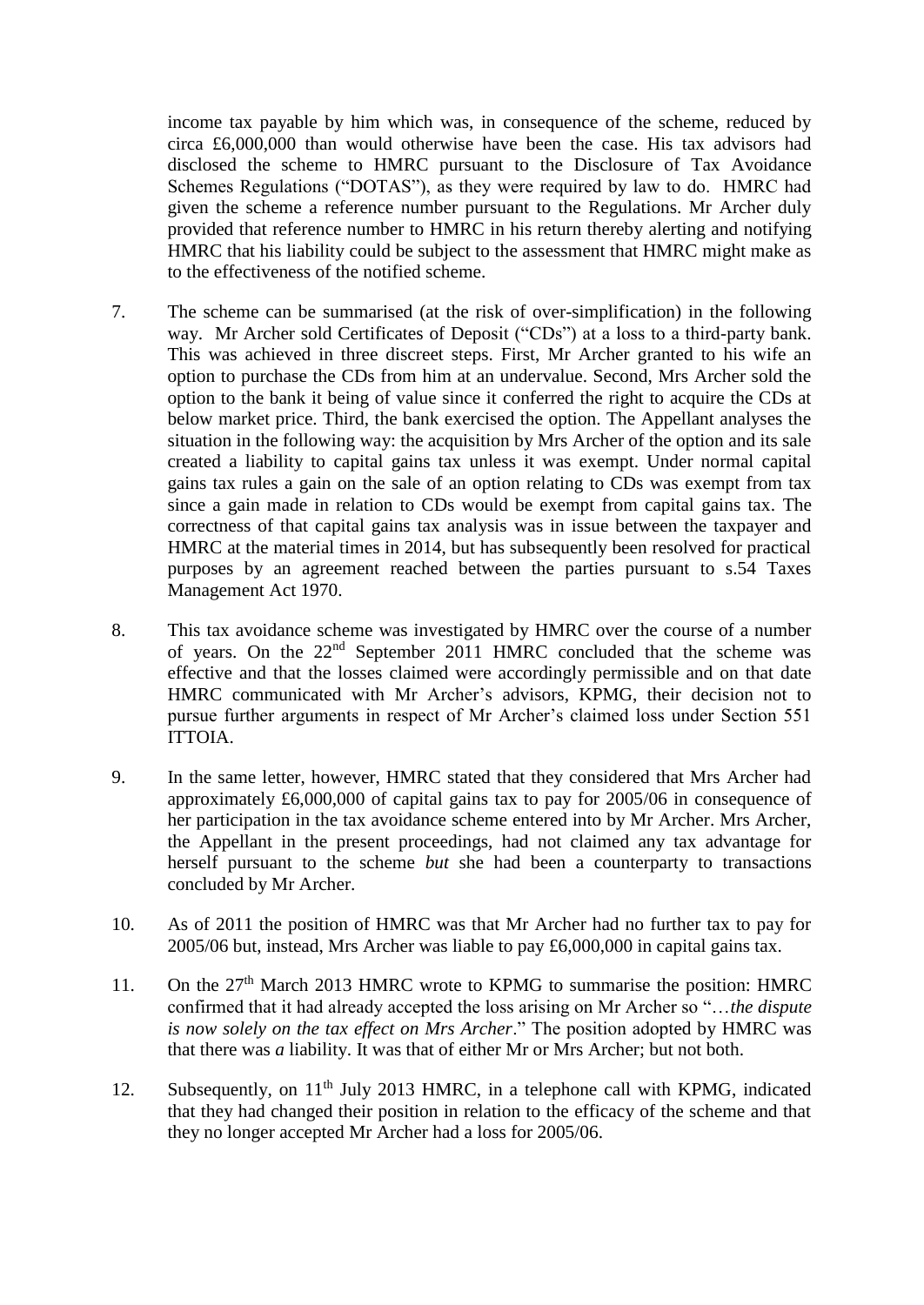- 13. On the 30<sup>th</sup> July 2014 various Commissioners of HMRC met to consider a formal settlement proposal submitted by Mr Archer. His proposal involved neither Mr Archer nor Mrs Archer paying additional tax for 2005/06. That proposal was rejected. However, the Commissioners indicated that they would accept a proposal pursuant to which Mr Archer conceded his loss for 2005/06 and in return, HMRC would not pursue capital gains tax from Mrs Archer.
- 14. On the 22nd August 2014 a letter was sent by HMRC to Mr Archer which indicated that an accelerated payment notice ("APN") would be shortly issued to him (see below for a brief explanation of the APN system). That APN was issued on the 19<sup>th</sup> September 2014.
- 15. Also, on the 19th September 2014 a letter was sent by HMRC to the Appellant indicating that an APN would shortly be issued to her. That APN was issued on the  $4<sup>th</sup>$ November 2014.
- 16. The position now reflected in these communications was that HMRC was intent on seeking payment from both Mr and Mrs Archer.
- 17. On the 28<sup>th</sup> November 2014 a letter on behalf of the Appellant and Mr Archer (said to amount to a Pre-Action Protocol letter) was sent to HMRC. A Claim Form was issued by Mr and Mrs Archer on the same day. It was served on HMRC on the 2nd December 2014.
- 18. On the 17<sup>th</sup> December 2014 statutory representations under section 222 FA 2014 were made to HMRC on behalf of the Appellant and Mr Archer. These incorporated by cross-reference all of the grounds and arguments advanced in the judicial review. The representations included the following:

"The purpose of this letter is to make representations under section 222 of the Finance Act 2014 as we consider that HMRC should withdraw the APNs, using the power to do so in sections 222(4) and 227 Finance Act or otherwise. In the case of Mrs Archer, the representations are made under section 222(2)(a) on the basis that none of Conditions A, B or C in section 219 is met in respect of her APN. In the case of Mr and Mrs Archer, the representations are made under section 222(2)(b) on the basis of objecting to the amount specified under section  $220(2)(b)$ .

Our representations are made on the same basis as the application for the judicial review Case Number CO/5544/2014, namely that we consider the APNs to have been issued without HMRC having power lawfully to do so, and we append a copy of the sealed Claim Form, statement of facts and detailed statement of grounds for ease of reference.

We put you on notice that should HMRC wish to confirm that APNs under section 220(2), we have our clients' instructions to apply for interim relief in the judicial review proceedings to restrain this course of action.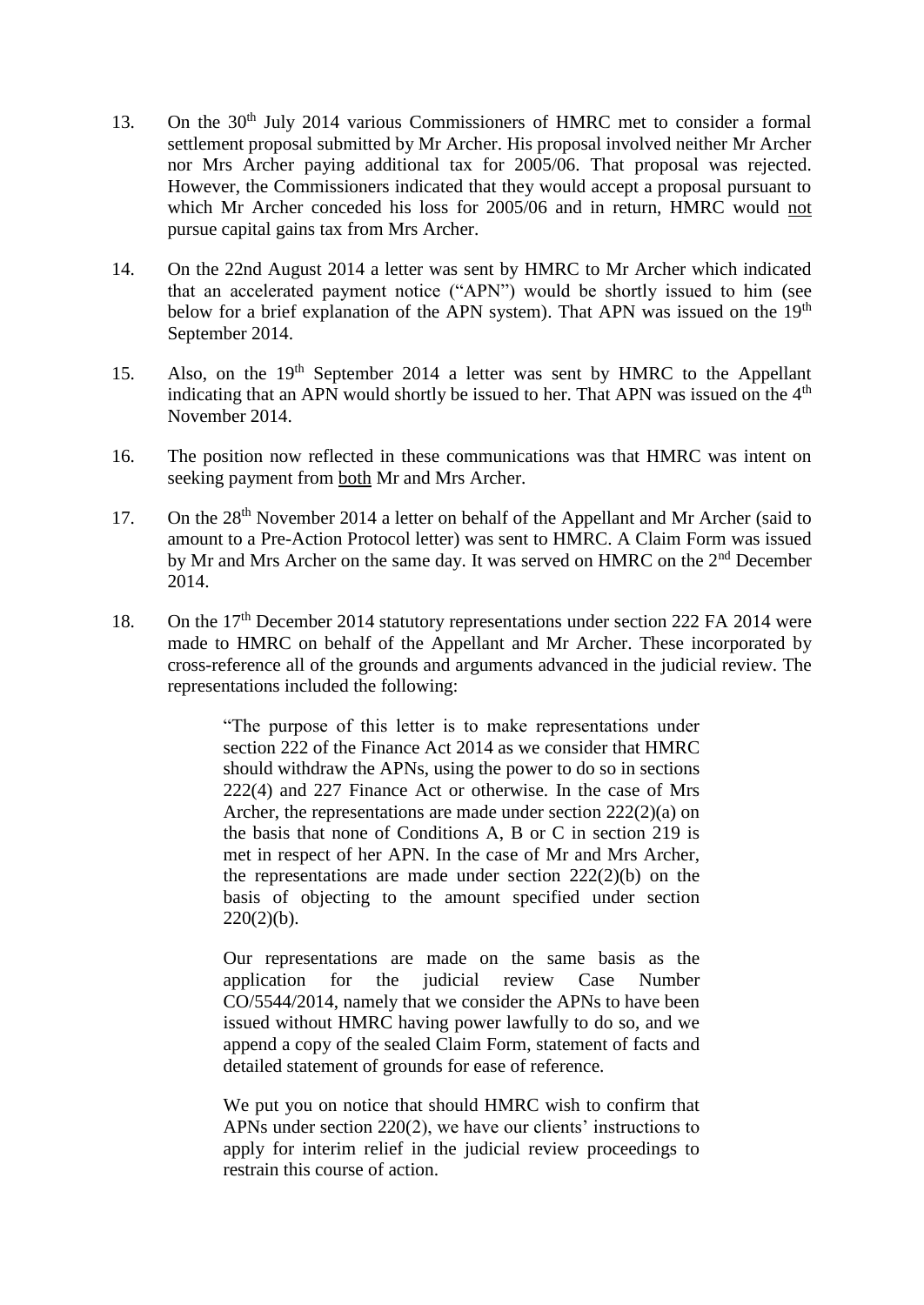As an alternative to expensive and protracted judicial review proceedings, our clients propose that following these representations, the parties agree that there be a stay on proceedings provided that HMRC does not confirm the APNs under section 220(4) or at all (such that they do not become payable) and issues a closure notice so that an appeal could be made to the First Tier Tribunal without any further delay."

19. Whether due to the issuance of proceedings or the letter of representations or both HMRC altered its position. On 22<sup>nd</sup> December 2014 HMRC wrote to KPMG, informing them that it had decided to withdraw the APN issued to Mrs Archer on  $4<sup>th</sup>$ November 2014 for the year ending 5<sup>th</sup> April 2006. The reasons for that decision were articulated in the following way:

> "Where both spouses play a part in avoidance arrangements, as in the case of your clients, best practice requires that all the circumstances of those arrangements including the involvement of both spouses should be considered before approval is given to the issuing of notices to both. In this case, my clients regret that best practice was not followed. Having now considered all the circumstances of your client's arrangement, HMRC have decided to withdraw the notice issued to Mrs Archer. Please note that the notice is withdrawn without prejudice to HMRCs position that Mrs. Archer is liable to tax in respect of her involvement in the Certificates of Deposit scheme…"

20. On the following day, the 23rd December 2014, HMRC duly withdrew the APN issued to the Appellant. That same day HMRC filed and served summary grounds of Defence addressing the claim of Mr Archer alone.

# **C. Accelerated Payment Notices (APN)**

- 21. It is appropriate to describe the system applicable to APNs under the FA 2014.
- 22. A power was conferred by the FA 2014 upon HMRC to issue APNs: see sections 219 and 220 FA 2014. When an APN is issued to a taxpayer the accompanying notice specifies an amount payable in respect of a specified tax year. The taxpayer is required to pay the amount specified within 90 days of issuance of the notice notwithstanding that there may be an ongoing inquiry into the tax year or an ongoing appeal to the First-tier Tribunal or other courts relating to the tax in question. By use of an APN, HMRC compels payment in advance of final resolution of the taxable amount. Under the legislation a payment made pursuant to an APN is treated as a payment on account of tax. If the sum paid exceeds the tax ultimately determined, then repayment of the difference is made together with interest.
- 23. A taxpayer who objects to the sums demanded in an APN may make representations to HMRC under section 222 FA 2014: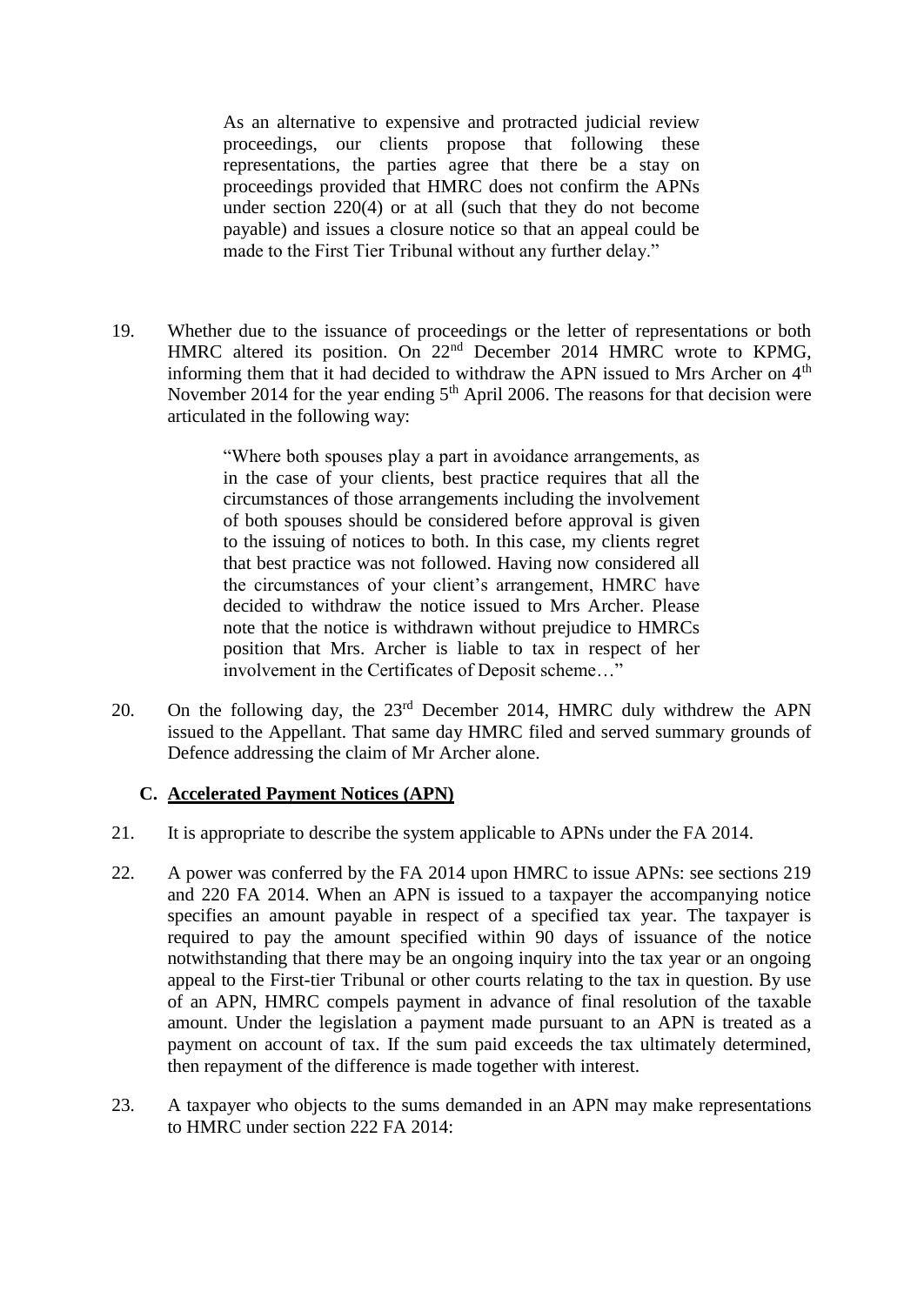#### **222 Representations about a notice**

(1) This section applies where an accelerated payment notice has been given under

section 219 (and not withdrawn).

(2) P has 90 days beginning with the day that notice is given to send written representations to HMRC—

(a) objecting to the notice on the grounds that Condition A, B or C in section 219 was not met, or

(b) objecting to the amount specified in the notice under section  $220(2)(b)$ 

or section  $221(2)(b)$ .

(3) HMRC must consider any representations made in accordance with subsection (2).

(4) Having considered the representations, HMRC must—

(a) if representations were made under subsection (2)(a), determine whether—

> (i) to confirm the accelerated payment notice (with or without amendment), or

(ii) to withdraw the accelerated payment notice, and

(b) if representations were made under subsection (2)(b) (and the notice is not withdrawn under paragraph (a)), determine whether a different amount ought to have been specified under section 220(2)(b) or section  $221(2)(b)$ , and then—

(i) confirm the amount specified in the notice, or

(ii) amend the notice to specify a different amount, and notify P accordingly.

- 24. The basis upon which representations can be made are set out in section 222(2)(a) and/or (b). If representations are made it is the duty (cf "*must*" in section 222 (3) and (4)) of HMRC to both consider those representations and then to decide whether to confirm or withdraw the APN and/or to determine whether a different "*amount*" of tax is due. There is no fixed time period within which HMRC must respond to representations, but there is no dispute to the general proposition that HMRC must respond within a *reasonable* period of time, though what will be reasonable will of course be highly fact and context specific.
- 25. If representations are made, then under section 223 FA 2014 the APN is in effect put into stasis pending the determination of HMRC (under section 222). This provides that when an APN is issued the taxpayer must make payment before the end of the "*payment period*". This term is defined in section 223(5) as follows:

(5) "The payment period" means—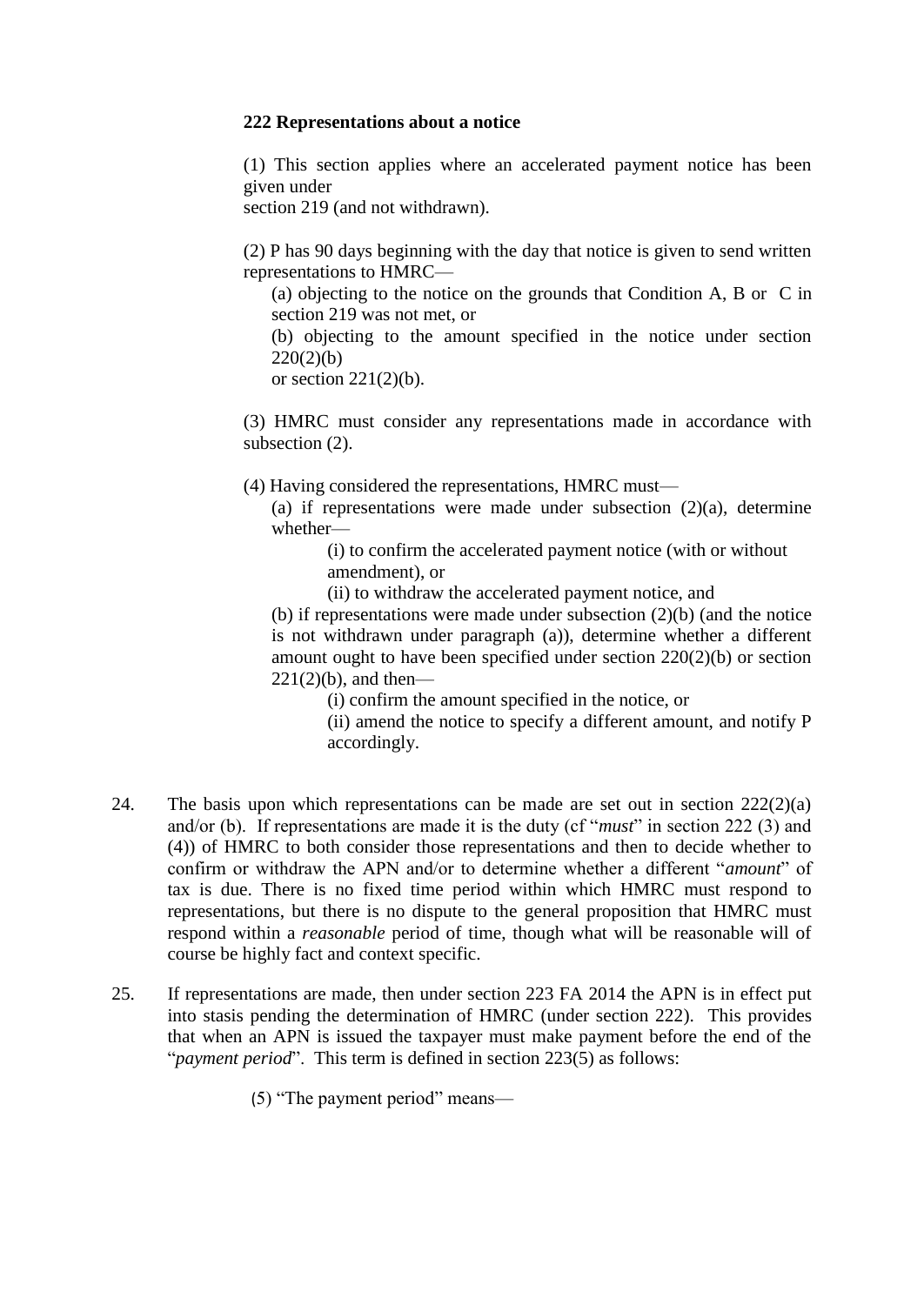(a) if P made no representations under section 222, the period of 90 days beginning with the day on which the accelerated payment notice is given, and

(b) if P made such representations, whichever of the following periods ends later—

 $(i)$  the 90 day period mentioned in paragraph  $(a)$ ;

(ii) the period of 30 days beginning with the day on which  $P$  is notified under section 222 of HMRC's determination.

- 26. Accordingly, if representations are made the obligation to make payment is engaged only 30 days following the "*determination*" of HMRC and given that there is no express time limit within which HMRC must make the determination the point in time at which payment must be made is at large.
- 27. There is no right of statutory appeal (for instance to the specialist Tribunal) under the FA 2014 against an APN, even following the representation and review procedure set out in section 222. It is of course possible for the taxpayer to require HMRC to issue a Closure Notice and then to appeal that Notice to the First-tier Tribunal. But, as Mr McDonnell for the Appellant pointed out in argument, it can be years following payment (under the APN) before the Closure Notice is issued and although it is true that ultimately everything might come out in the wash (following the judgment of the Tribunal) the real issue in these cases is the loss of liquidity *pro tem*. It is accepted on all sides that, in principle, judicial review lies against an APN.
- 28. The nature, extent and legality of the APN system has now been considered by the courts upon a number of occasions: see *R (Rowe) v HMRC* [2015] EWHC 2293 (Admin) ("*Rowe*"); *R (Walapu) v HMRC* [2016] EWHC 658 (Admin) ("*Walapu*"); *R (Vital Nut) v HMRC* [2016] EWHC 1797 (Admin) ("*Vital Nut*"); and, *R (Dickinson) v HMRC* [2017] EWHC 1705 (Admin) ("*Dickinson*"). A similar regime for countering tax avoidance also requiring payments on account of tax (under the Finance Act 2015 ("FA 2015")) was considered by the High Court in *R (Glencore Energy UK Limited) v HMRC* [2017] EWHC 1476 (Admin); approved by the Court of Appeal: [2017] EWCA Civ 1716 ("*Glencore").*
- 29. The core of the challenges in *Rowe* and in *Walapu* were on general public law grounds including the incompatibility of the APN system under the Human Rights Act 1988, breach of the principle of legitimate expectation, and, alleged breach of the principles of natural justice and fairness. There was an additional argument in *Walapu* on more traditional grounds that the syndicate scheme in issue was not notifiable under the Finance Act 2004 and/or the DOTAS Regulations 2006 and as such there was no power on the part of HMRC to issue the APN: *ibid* paragraphs [123ff]. All of the judicial reviews identified above were unsuccessful. The decision in *Rowe* was considered by the Court of Appeal ([2017] EWCA Civ 2105) and in so doing the Court also addressed the decision in *Walapu*. The Court of Appeal upheld the High Court in *Rowe* and, indirectly, *Walapu*. I return to these judgments below.

# **D. The Appellant's claim for costs**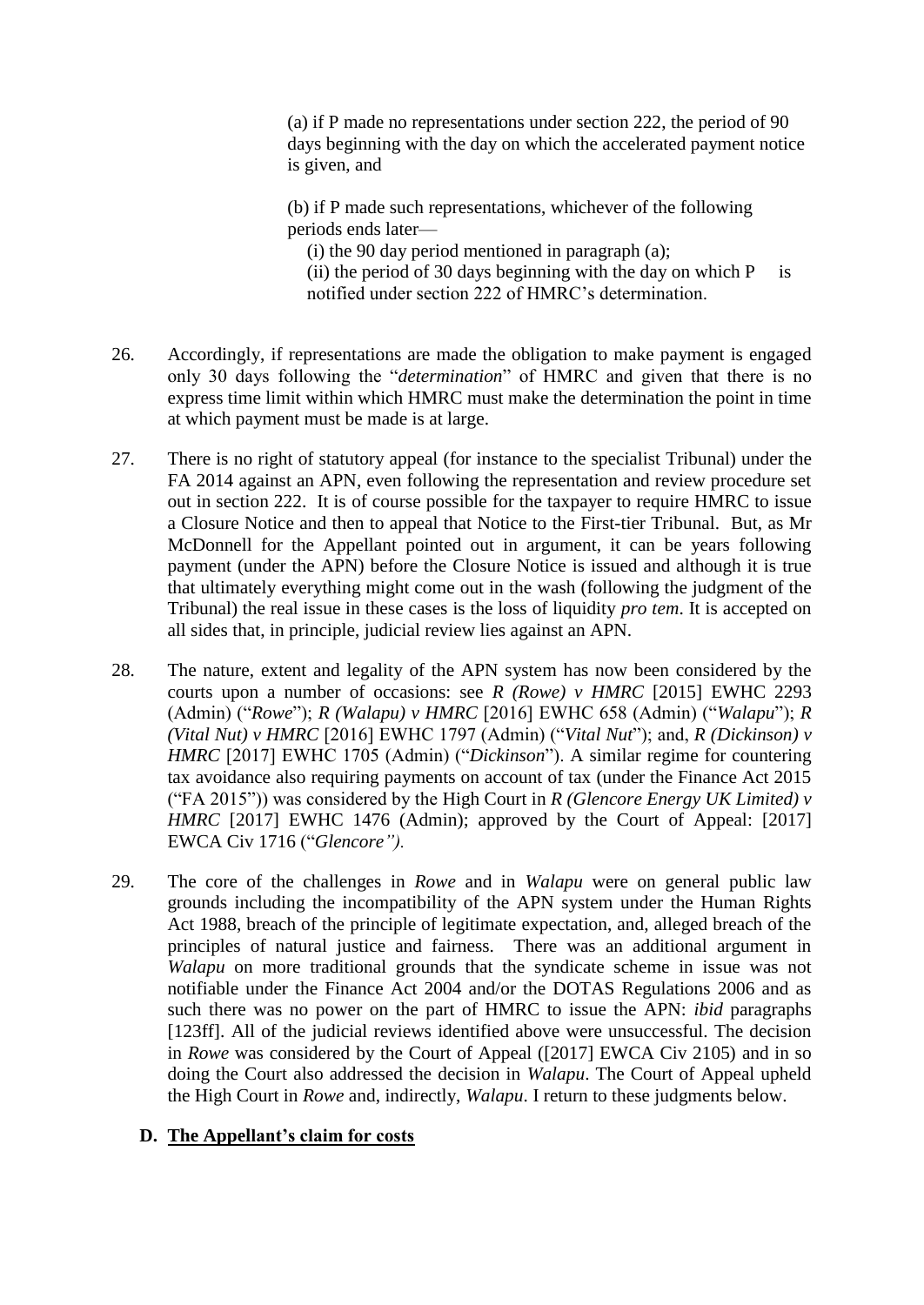- 30. In the present case the gist of at least one part of the claim for judicial review was that HMRC could not genuinely or rationally have determined that £6,000,000 of tax was properly payable by both Mr and Mrs Archer since HMRC had, at all material times, accepted that the £6,000,000 was to be paid by one or other but not both of them. There is some dispute between the parties as to how the Appellants arguments should be described or formulated and in particular whether they could *all,* sensibly, be squeezed into the section  $222(2)(a)$  and (b) categories of matters about which representations could be made. Mr Yates for HMRC argued that everything of any materiality or substance was readily capable of fitting within section 222; Mr McDonnell argued that there were additional arguments of a "*holistic*" nature (in particular about the analysis of inter-spousal arrangements) which were issues of principle which fell outside of the section 222 rubric.
- 31. I address this issue below (see paragraphs [45] [52] below). Regardless however of how the arguments are to be classified for section 222 purposes it is clear that HMRC did, in substance, concede the merits of Mrs Archer's arguments and accordingly withdrew the APN. In view of the withdrawal the Appellant sought her costs up to and including 23rd December 2014. This was upon the basis that the claim for judicial review had succeeded, HMRC *qua* decision maker having withdrawn the contested decision. It was (and remains) the Appellants case that although there has been no admission of unlawful conduct on the part of HMRC the only sensible interpretation of the facts is that HMRC acknowledged that it had acted unlawfully.

### **E. The Decision of Master Gidden**

- 32. The costs incurred in the initial stage of preparing and issuing judicial review proceedings on behalf of Mr and Mrs Archer exceeded £500,000. The present appeal is concerned only with the Appellants claim for costs which exceed £265,000.
- 33. Upon the application for costs the Master concluded that, *prima facie*, the Appellant was entitled to her costs in line with *M v London Borough of Croydon* [2012] EWCA Civ 595. There is no dispute in this appeal about that particular conclusion. The question which then followed was whether there was good reason to make a different order. The Master concluded that there was:

"The Defendant argues that the issue of proceedings for judicial review was premature because representations in response to the APN were not forthcoming until almost three weeks after the issue of the claim. As the effect of these was to require the Defendant to either confirm or withdraw the APN the submission of representations was therefore a clear alternative step for the Claimant and one which had not been taken at the time the claim was issued. The Claimant disagrees but no clear explanation for this has been given other than submissions which suggest the claimant's had limited confidence in the process of representations as an alternative remedy. However, it is significant that these submissions do appear to accept that only after consideration of representations and a decision by the defendant to confirm or withdraw the APN could judicial review be "the only form of legal redress" i.e. a remedy of last resort.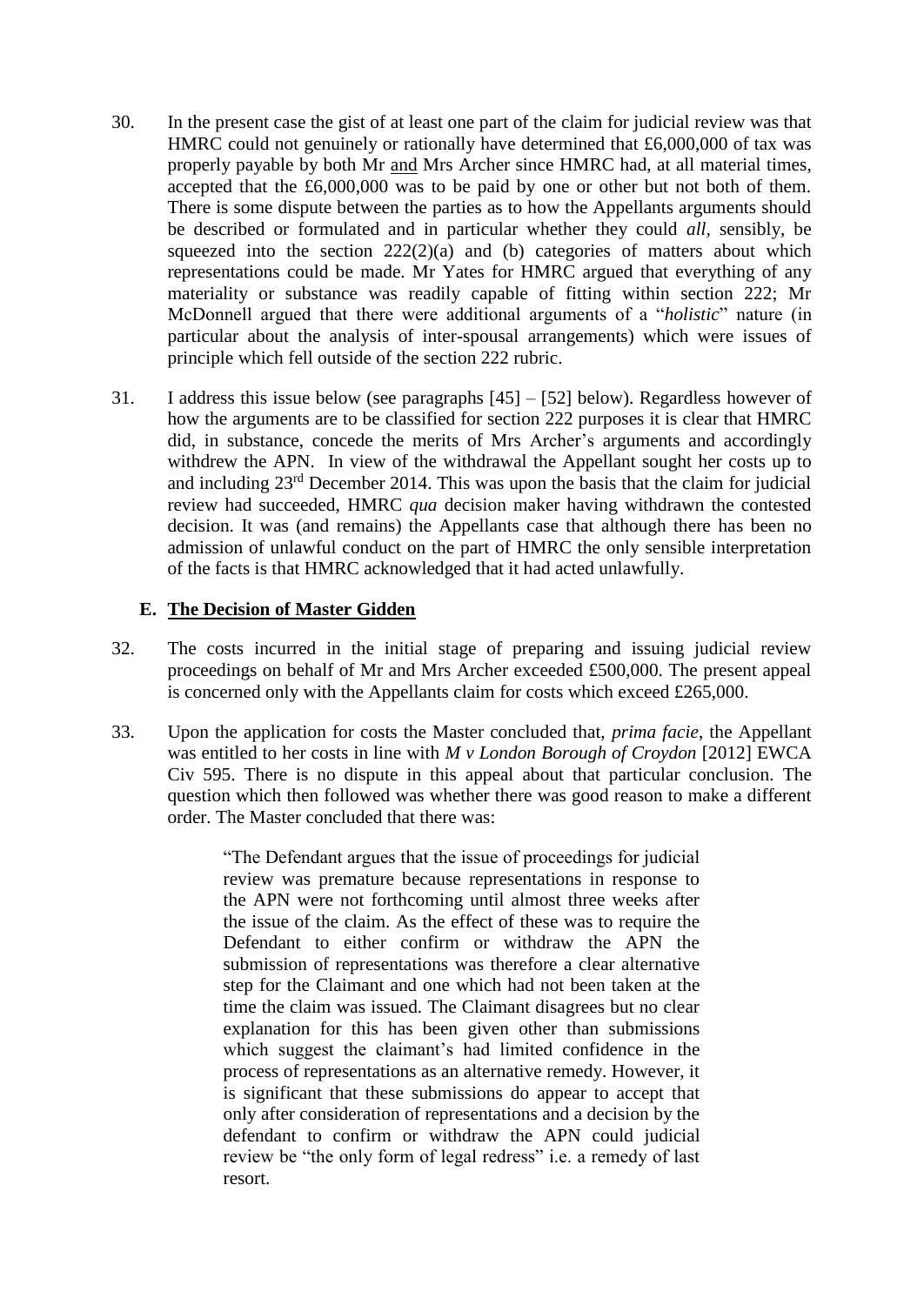On balance I am not persuaded that the issue of a claim at the material time was justified. The claimants point to a desire to act promptly but this virtue by itself did not override all other considerations and whether a claim for judicial review was at this stage truly a last resort, as it should be, is of course a matter of judgment and one to be reached taking into account all of the circumstances. On any objective analysis it would seem that there was at the point of issue a very significant potential for the situation to be resolved without the additional upheaval of costly proceedings; an alternative course to litigation had still to be played out as events in the following three weeks swiftly demonstrated. By this time the dispute had been running many years and the relationship between what were clearly two very well-resourced parties was a well-established one. Progress between them was clearly ongoing and at an advanced stage as both parties must have realised. In this context the lawyers involved were under a heavy obligation to resort to litigation only if it was really unavoidable."

### **F. Parties submissions**

- 34. Mr Yates, for HMRC, argued that this reasoning contains two different bases for the judgment. The first is that the Master refused the Appellant her costs in condemnation of the Appellant's litigation conduct. He points out that the Master used the expression "*On balance I am not persuaded that the issue of a claim at the material time was justified*". Mr Yates argued that since the decision of the Master was in essence based upon the exercise of judgment I should, in this an appellate forum, show considerable reticence and restraint in interfering. The second basis was the point of principle about the procedure under section 222 amounting to an adequate alternative remedy which should have been exploited before any claim for judicial review was launched. As to this Mr Yates argued that in essence the judge was also correct.
- 35. Mr McDonnell for his part argued that the appeal turns upon a narrow point of principle centring upon the Master's conclusion that the Claim was premature. If the Master was wrong, then his client was entitled to her costs (to be assessed). In his helpful skeleton argument Mr McDonnell argued that: "*The real issue in this cost appeal is whether [the Appellant] had an alternative to judicial review proceedings, at the time she issued the Claim Form."* In oral submissions he argued that the conclusion that the Claim was premature because of section 222 was incorrect and failed to take account of the fact that the section 222 procedure had many inherent limitations: the review was entirely optional and not a mandatory part of the assessment system; the subject matter of representations was statutorily limited; there was no duty on HMRC to accede to arguments, even if compelling; HMRC was neither impartial nor independent in its own cause and was inherently likely to uphold its own prior assessment and conclusions; there was no time limit governing any new decision by HMRC; and the procedure was not linked to any immediate right of statutory appeal. Mr McDonnell argued that in consequence it was entirely appropriate for the Appellant to have issued the Claim Form as a protective measure. There could be no certainty that if she had awaited the outcome of the section 222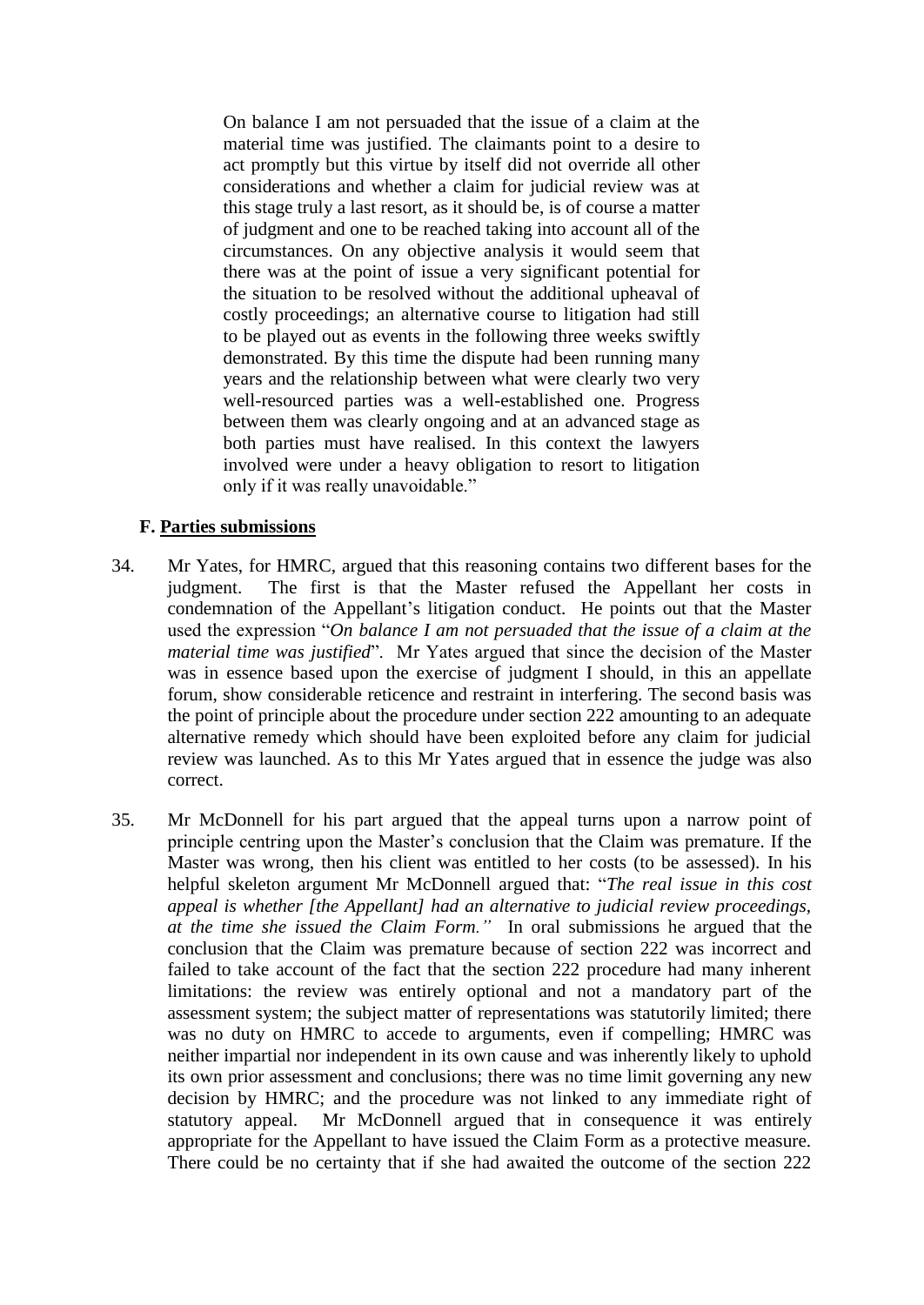procedure that HMRC (or even a court of its own motion) might not say that there had been fatal delay and that it was inappropriate to exercise discretion in favour of allowing the claim to proceed. As a matter of practice issuing the Claim Form and then seeking a consensual stay pending a section 222 procedure was the sensible and pragmatic course and was in accordance with established practice and case law.

36. In support of this analysis Mr McDonnell drew my attention to and placed considerable reliance upon the judgment of Hickinbottom J (as he then was) in *Zahid v University of Manchester et ors* [2017] EWHC 188 (Admin) which he said was analogous and described a process which was directly relevant to the present case. In that case a student had a complaint against her higher educational institution ("HEI"). She had exhausted the internal complaints mechanism of that HEI. She could have commenced legal proceedings, but she also had the right to refer the matter to the Office of the Independent Adjudicator for Higher Education ("the OIA"). This operates as a students' complaints scheme and it can review the complaint and determine whether it is wholly or partly justified. If justified, the OIA can make appropriate recommendations to the relevant HEI. But there is no right to take binding decisions. The Claimant made a reference to the OIA but also sought judicial review of the impugned decision of the HEI. The Claimant sought a stay of the judicial review proceedings to allow the reference to the OIA to run its course upon the basis that the OIA outcome might make the claim redundant. A stay was of importance because, where there were court proceedings in relation to the same subject matter that were not stayed, the OIA was proscribed from considering a complaint. The issue was whether there should be a stay. Mr McDonnell relied upon the following passage from the judgment:

> "44. … in the exercise of its supervisory jurisdiction, while this court is willing to exercise temporary restraint to encourage ADR, it is only usually unwilling to entertain a judicial review challenge at all where the alternative procedure is intended to exclude that jurisdiction altogether, e.g. where there is a right of appeal. It is clear that that is not the intention of this statutory scheme, which expressly envisages both procedures being applied, in order, to the same subject matter …".

### 37. At paragraphs [45] – [49] the Judge stated as follows:

"45. The OIA scheme and court proceedings thus respectively offer advantages and disadvantages to a student who is dissatisfied with his or her treatment by an HEI. As Parliament specifically intended, and as a result of the characteristics I have identified, the former offers an attractive alternative to formal legal proceedings; but, although its findings and decision may give pointers to its view on the formal legal position, it does not and cannot determine legal rights and obligations. The latter offers a forum for the resolution of issues in relation to formal legal rights and obligations, but at some considerable cost, not only in terms of money but also publicity and lack of flexibility in terms of both process and remedies. As Mummery LJ succinctly put it in Maxwell (at [37]):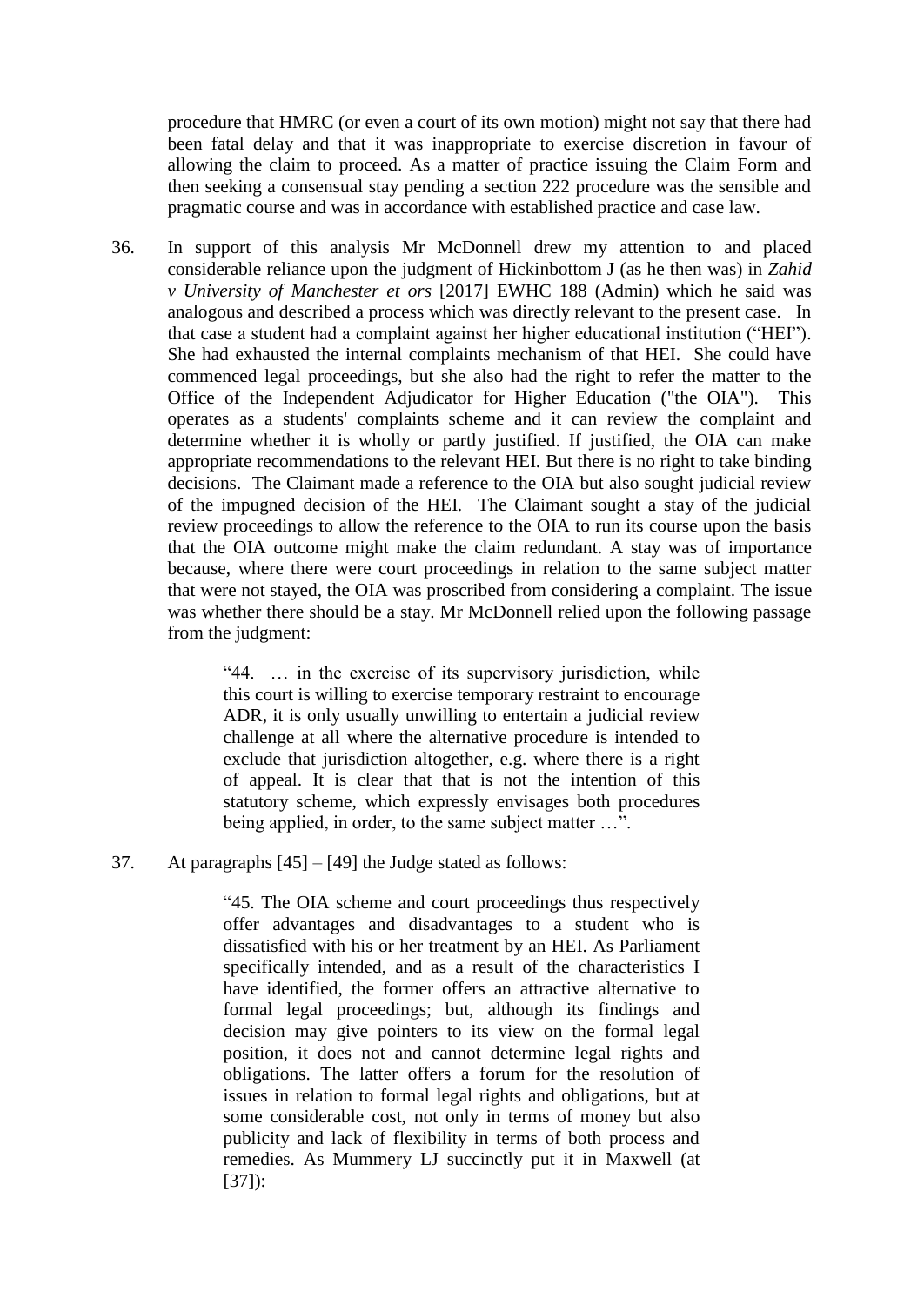"The new processes have the advantage of being able to produce outcomes that are more flexible, constructive and acceptable to both sides than the allor-nothing results of unaffordable contests in courts of law."

46. Because of the advantages of the OIA scheme, most students who have unsatisfied complaints against an HEI at which they have been studying refer the matter to the OIA, and do not wish to pursue legal proceedings. The OIA receives about 2,000 complaints per year.

47. However, some students do wish to pursue a legal claim. For example, some are intent on establishing the fact that the HEI has been guilty of unlawful discrimination against them, and wish to have a legal determination to that effect. Others wish to pursue legal remedies, but only if and when reference to the OIA does not result in an outcome acceptable to them. Such students issue proceedings instead of, or as well as, referring the matter to the OIA; or at least wish to preserve and protect their position on proceeding in the court, dependent upon the result of the OIA reference.

48. Where the OIA has concluded its investigation – and has reported and made any appropriate recommendations or suggestions to the HEI – because it is not obliged to make specific factual findings and it is no part of its function to determine rights and obligations, whatever its conclusions may be, subject to relevant time limits, the student has the right to apply to the court for relief on the basis of his or her strict legal rights as determined on the basis of the facts as found by the court. However:

> i) Unless the student has issued protective proceedings, it is likely that any claim for judicial review will be outside the three-month time limit for issue of proceedings, and will be dependent upon the court exercising its discretion to extend that time (see paragraph 16 above).

> ii) Because of the OIA's particular experience and expertise in HEI complaints, the court, although not bound, will give some deference to any findings made and conclusions drawn by the OIA. The degree of deference given will, of course, depend upon the circumstances of the particular case. Where findings and conclusions have been drawn by the OIA on the same evidence as is available to the court, then considerable deference may be appropriate; but less so where the evidence before the court is different from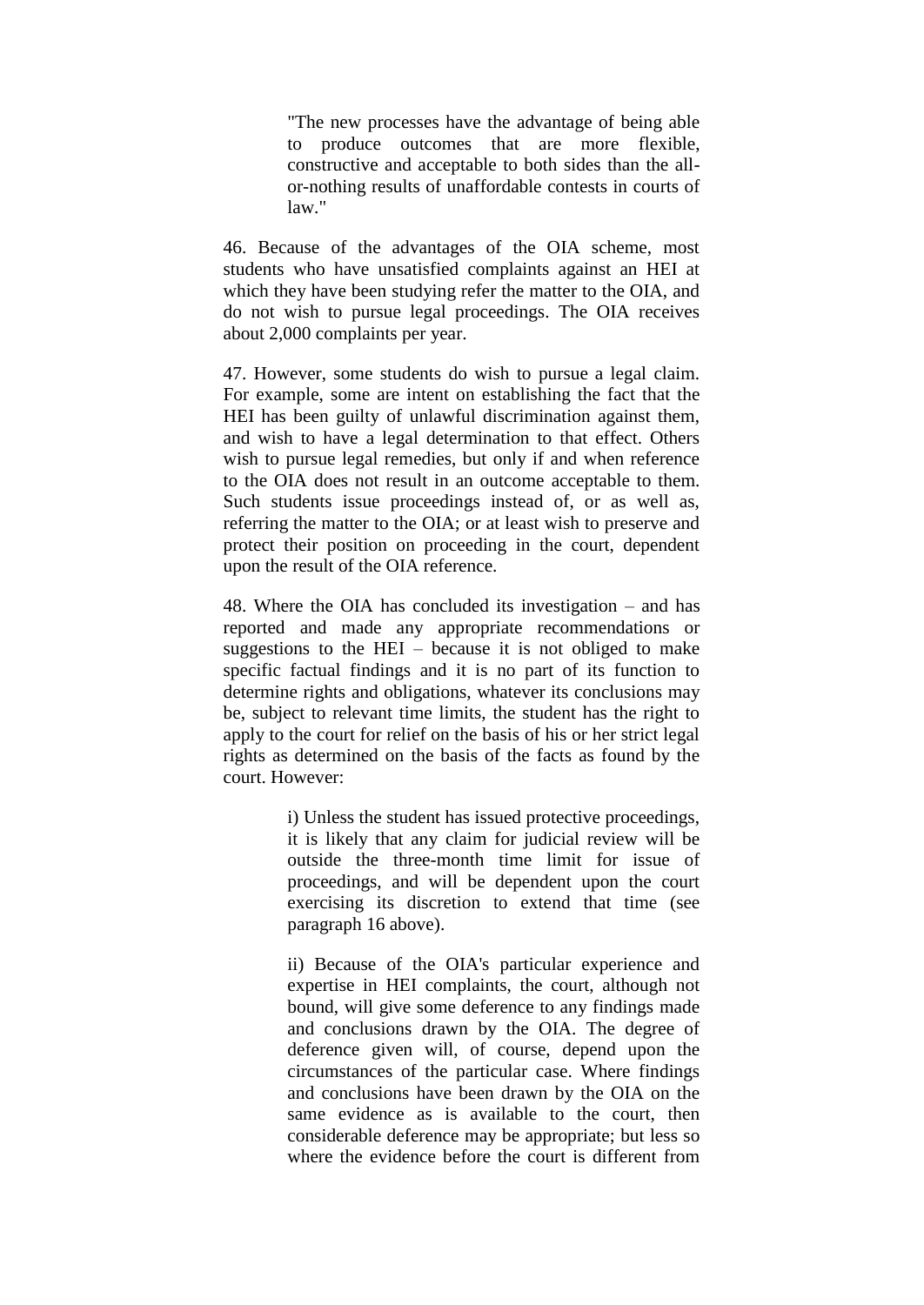that lodged with the OIA, or has been more rigorously tested through the court process.

49. Although the functions of the OIA and the courts are conceptually and legally distinct, the OIA procedure may make court proceedings unnecessary in practice, as it is designed to do, because, even when the student is otherwise intent on pursuing legal proceedings, it may result in a recommendation accepted and implemented by the HEI which represents an acceptable outcome for the student, e.g. where a student who has been expelled from a course is reinstated. Therefore, although resolving disputes in a different way, the OIA procedure is ADR properly so called."

38. At paragraph [52] the Judge said as follows:

"However, in addition to recourse to this court, an individual affected by such a decision may have other avenues of redress. The availability of an alternative forum and so a potential alternative remedy – and the nature of that remedy – may have a substantial effect on the exercise of the court's discretion in these circumstances. I should emphasise that the availability of a such a potential alternative remedy does not – indeed, cannot – exclude the supervisory jurisdiction of the court; but there are circumstances in which the availability of an alternative course will result in the court exercising restraint in the exercise of that jurisdiction, notably when considering whether the court should accept and hear the claim (i.e. prior to, or no later than at, the permission stage), but also when considering relief if unlawfulness is proved. In either event, there is no hard-edged question concerning jurisdiction, but rather the exercise of discretion on the basis of the circumstances of the particular case. In deciding whether to exercise restraint in the face of an alternative remedy, the court will consider the potential for the alternative to provide a means of redress, taking into account relative convenience, expedition, cost and effectiveness; and exercise its judgment to determine whether the alternative remedy is more suitable, so that the court proceedings should be dismissed, or at least stayed, to allow it to proceed to a conclusion."

39. It is argued that similar considerations of policy apply in the present case as applied in *Zahid*. Flexibility was the order of the day. Judicial review and ADR type procedures could happily coincide. Mr McDonnell's argument was that the Master failed to acknowledge or apply such principles and he therefore erred in a manner pivotal to his decision not to award costs to the Appellant.

### **F Analysis and Conclusion**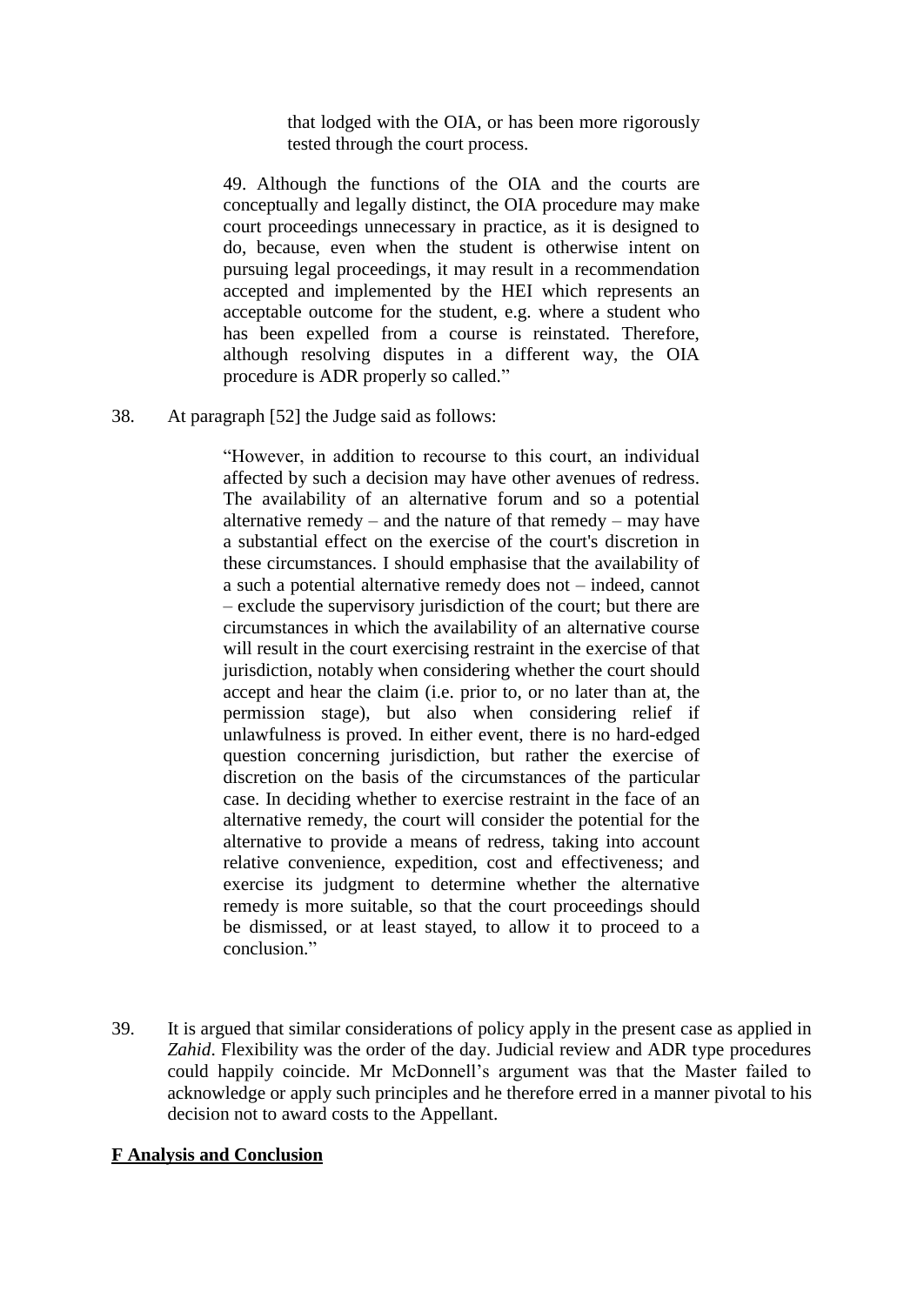40. In my judgment the Master did not err in his conclusion that the right to make representations pursuant to section 222 FA 2014 was an appropriate alternative remedy which the taxpayer could (and should) exhaust before bringing judicial review proceedings. There are a number of reasons for this.

### *Section 222 is part of a single composite procedure for determining the APN amount*

- 41. First, whether a statutory procedure is capable of amounting to an adequate alternative remedy involves the analysis of a variety of factors. These are summarised in paragraphs [53] - [54] of the High Court in *Glencore.* The Court there emphasised the importance of recognising the integrity of procedures adopted by Parliament for resolving disputes. The point was reinforced in the Court of Appeal: See eg paragraph [55] per Sales LJ. In my view the section 222 procedure is intended by Parliament to serve as an integral part of the task of HMRC in coming to a final conclusion on the sum to be paid on account under the APN procedure. Before that composite procedure has been completed the sum to be paid is a moving target. As a matter of policy, it is desirable for any sum that is put into dispute be the final sum determined by HMRC, and not a sum that might only be a staging post along the way to the final sum. In essence: (i) the system creates a statutory framework whereby in the APN HMRC must set out the basis of its calculation; (ii) the system recognises that the issuance of an APN might leave outstanding unresolved issues of liability and/or quantum; (iii) the right to make representations is a statutory right conferred by Parliament designed to reflect the potentially uncertain nature of the APN amount; (iv) under section 222 in the light of the APN and the information contained therein the tax payer can therefore continue a dialogue with HMRC in order to arrive at a definitive liability by triggering representations; (v) Parliament has imposed a duty on HMRC to respond by confirming or changing the APN (and although not set out expressly this must be done within a reasonable time period); (vi) the system as a whole is intended to act as a protection for the taxpayer who must otherwise pay the sum specified in the APN on account but, because of section 223 who can avoid payment pending a determination of issues raised in the representations.
- 42. Standing back, Parliament created a composite two-part procedure for advance payment designed, at the end of the procedure, to create a basis for a payment on account which ensures that all of a taxpayer's representations have been taken into account. It is inherent in the procedure that the figure specified in the initial APN might be incorrect, it amounting only to the best assessment of HMRC arrived at following diligent effort. But it might *still* need correction or refinement hence the conferment of the right of representation which acts as the second stage in the process and serves to suspend the payment obligation in the APN pending the final determination at which point Parliament has stipulated that the tax payer must make a payment on account of tax. That is not however the end of the matter; the taxpayer can still require HMRC to issue a Closure Notice and this can then be made the subject of a statutory appeal to the First-tier Tribunal. Nonetheless following a determination on representations concerning an APN the taxpayer must pay now and sue later. In my judgment *prima facie* (see below at paragraph [62]) Parliament intends the tax payers exhaust the section 222 procedure before seeking to claim judicial review.

# *Advantages and disadvantages*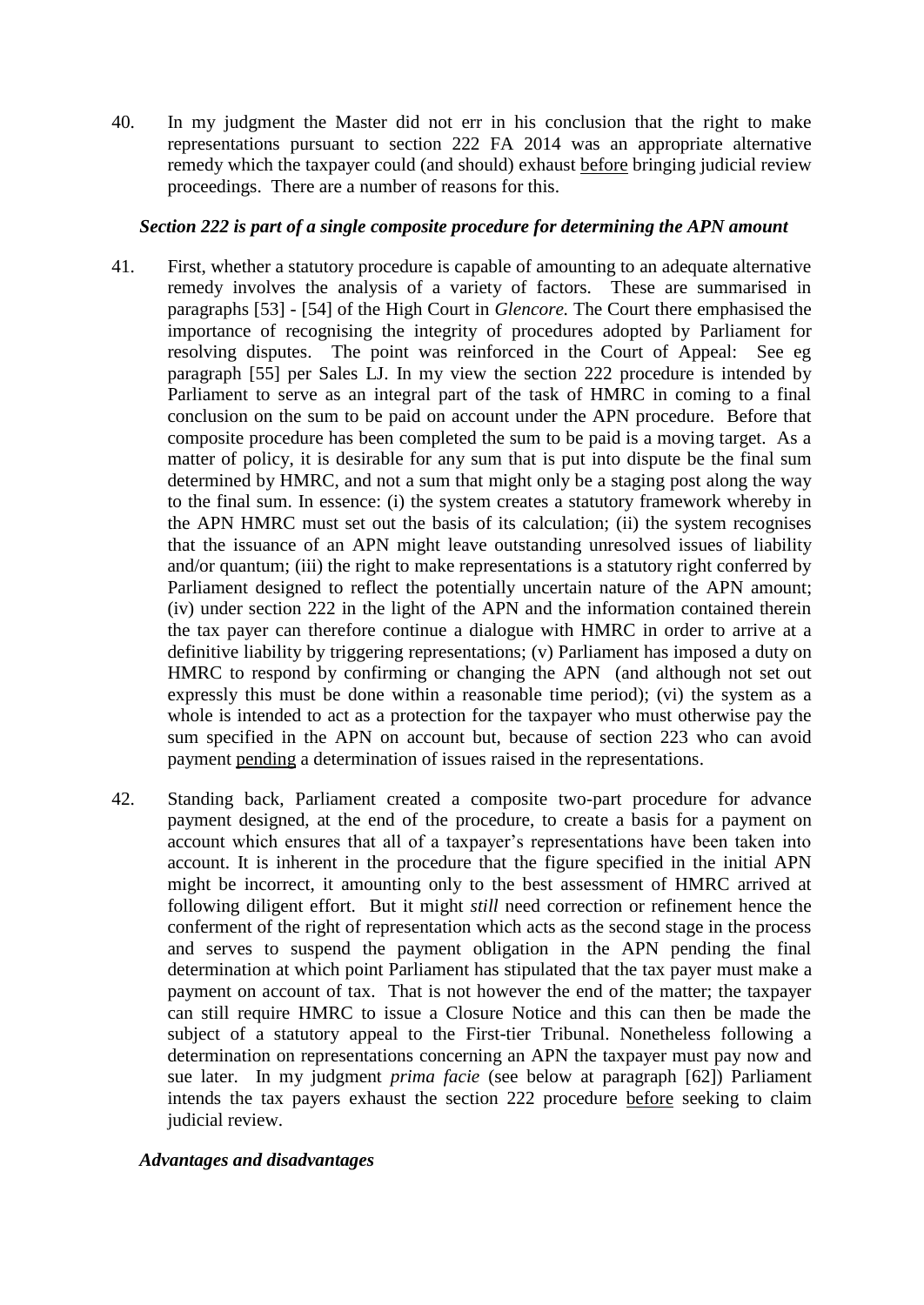43. Second, it seems to me that there are signal advantages in this being the position. Both Mr McDonnell and Mr Yates advanced arguments on the relative benefits and dis-benefits of this outcome. Despite the forensic creativity of Mr McDonnell, I prefer the arguments of Mr Yates. Until completion of the section 222 procedure the figure to be paid on account is inchoate. A claim for judicial review advanced before the section 222 procedure is completed is aimed at a figure and associated reasoning which might well become stale in short order. Why should HMRC be compelled to litigate (with attendant expenditure of costs and time) arguments that may rapidly become irrelevant? Why should the Court's scarce resources be deployed upon what might be an academic exercise? Mr McDonnell recognised this and argued that the solution lay in allowing the taxpayer to commence proceedings but then seek to stay the proceedings pending the section 222 procedure (following the guidance in *Zahid* (ibid)). This in my view is a cumbersome answer. It encourages litigation and expenditure of costs, and quite possibly for no good reason. I do not consider that the position carefully analysed by Hickinbottom J in *Zahid* is comparable. There are a host of differences between the position of a taxpayer subject to an APN because of suspected tax avoidance and the situation of students who having exhausted their internal HEI complaints procedure then invoke a quite separate non-judicial (ADR style) AIO procedure which is always contemplated as being capable of running in tandem with judicial proceedings. The systems described in that judgment are quite distinct from the composite two-part procedure arising in this case.

# *Risk to legal certainty?*

44. Third, Mr McDonnell raised legal certainty: Unless the tax payer could issue proceedings upon receipt of the first APN there was no certainty that time limits would be complied with and observed and, if that was so, then the taxpayer lay at the mercy of judicial discretion to extend time. There is some force in this argument; legal certainty is very important. But the concern falls away if the position is made clear that: (i) ordinarily the tax payer should await the outcome of the section 222 procedure so that the final position was known before applying for permission; and (ii), HMRC could not ordinarily argue that any such application for permission to apply for judicial review was tardy or late or out of time; and (iii), in the (most unlikely) event that a court was nonetheless called upon to exercise its discretion to extend time that it should ordinarily do so. In my judgment these three points serve to extract the sting from the legal certainty complaint.

# **The scope of representations**

- 45. Fourth, Mr McDonnell argued that judicial review should not be made subject to the section 222 representation procedure because the latter was a circumscribed procedure which excluded all sorts of arguments that a tax payer might wish to advance but could not. It would be wrong to delay and defer judicial review in such circumstances. The force of this argument is contingent upon the underlying premise viz., that the right of representation in section 222 is limited. In my judgment this underlying premise is not justified.
- 46. In *Walapu* the Court rejected a similar argument (ibid paragraph [75]) that the scope of the right of representation was overly narrow. The court rejected this argument as being "*highly abstract*" and not an argument backed up with evidence. At paragraphs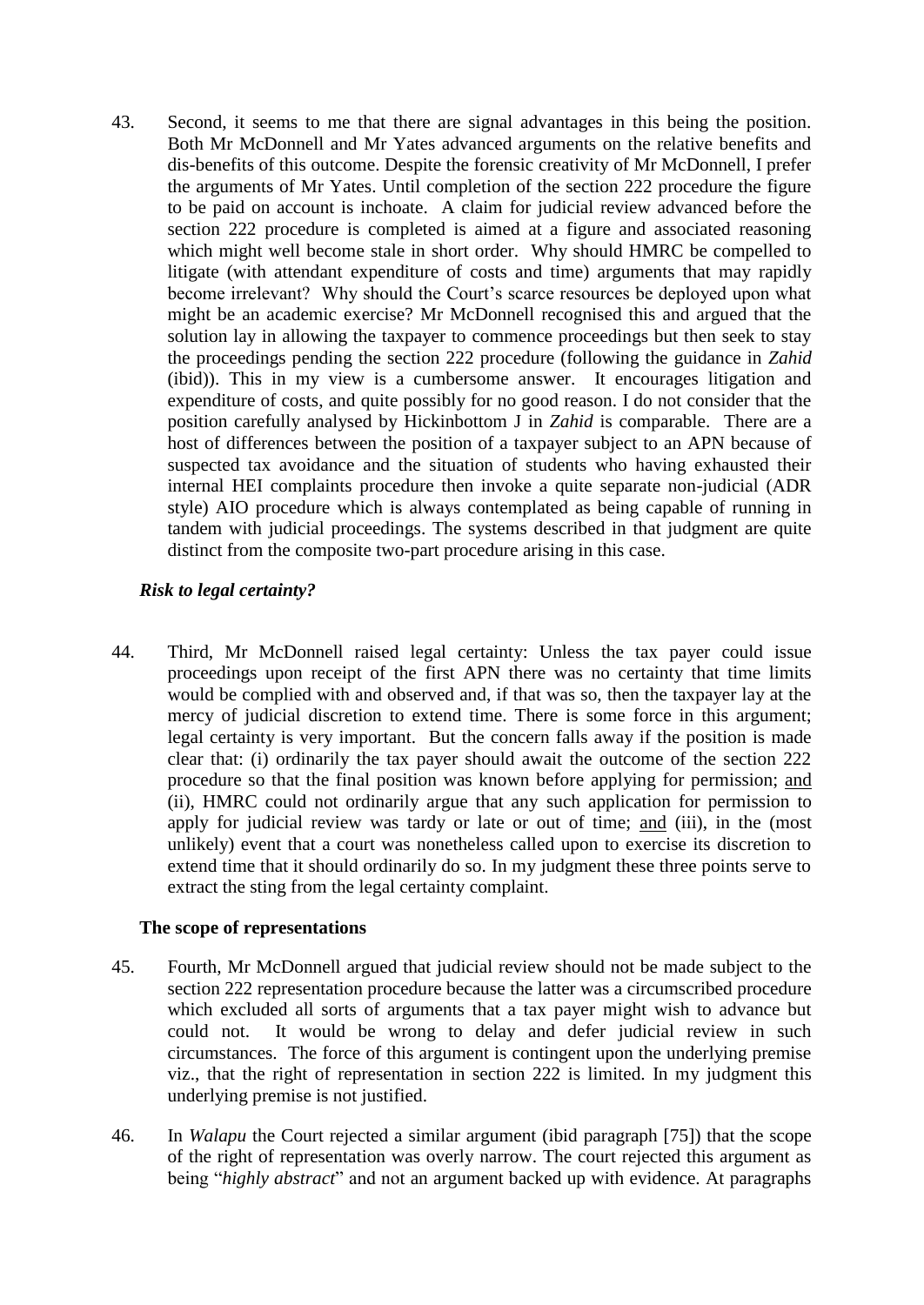[66ff] the Court also considered an argument that the procedure for the making of representations pursuant to section 222 FA 2014 infringed common law principles of natural justice and fairness. At paragraph [68] the Court emphasised that HMRC was under a duty to respond to representations:

"According to this scheme the addressee could make representation about all of the matters which go to the computation of the tax… and all matters going to quantum. The Revenue has a duty to consider such matters. And then the Revenue is under a duty whether to determine whether to confirm the APN or amend it or withdraw it."

- 47. The Court also cited with approval the judgment of Mrs Justice Simler in *Rowe* (at paragraph [65]) which emphasised the breadth of the right of representation accorded by section 222 which, in her view, was sufficiently all encompassing to include the rationality of the designated officer's determination both as to the efficacy of the tax avoidance arrangements and as to the amount.
- 48. In *Rowe* in the Court of Appeal Lady Justice Arden also adopted a wide construction of the right of representation (in effect endorsing the analysis of Mrs Justice Simler). At paragraph [67] she stated:

"As I see it, Parliament has taken the view that the new powers to exact accelerated payments should only be available if the designated officer forms the view that the tax scheme does not work having diligently weighed up to the appropriate extent all the information available and not before, and the designated officer has no reason to doubt that information."

Later at paragraphs [110] – [113] she observed:

"110. HMRC's position is that the duty of fairness is satisfied by giving the taxpayer the right to make representations on the amount of any APN/PPN. In general, on HMRC's submission, the duty of fairness only requires a person affected by the decision to have the right to make representation on the matters actually decided, which in this case excludes the question whether the scheme is effective. But it is implicit in the decision that HMRC has a case which as a public body it can properly pursue at that stage and so in my judgment the duty to act fairly means that the taxpayer must have the right to make representations at that level. "

111. The crucial question is whether the taxpayer can make representations on the question of effectiveness. In my judgment, the duty of fairness requires that he can do so since I have concluded that it is the designated officer's obligation to form a view on this (on the information available to him) before an APN/PPN can be issued. As I see it, the FA 2014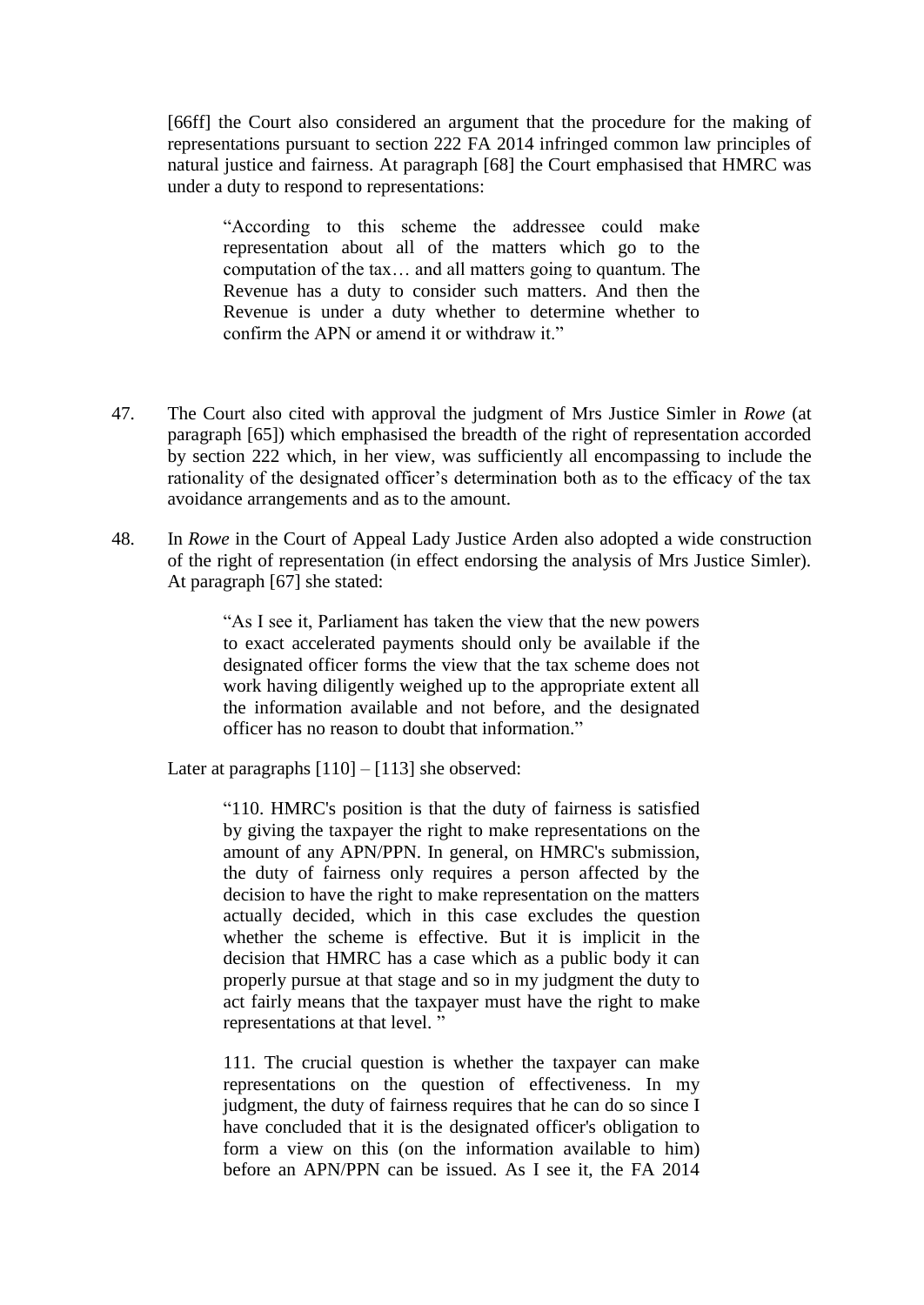does not say that a taxpayer cannot make any further representations, and, when Parliament limits the designated officer's knowledge base to the best of his information and belief, it does not say that the information can only be provided by HMRC. In those circumstances, it seems to me that it must follow that a taxpayer can provide further representations on this point although the designated officer, of course, must reach his own view and is not bound to accept the contentions made by the taxpayer.

112. The appellants contend that HMRC should have explained the basis of their liability. This must in principle follow from the fact that in my judgment they are entitled to make representations on the question whether their scheme was effective for tax purposes. However, I do not accept that the appellants were in doubt about the basis on which HMRC did not accept that that was so in their cases. In Rowe the appellants know the nature of HMRC's case as their cases have reached the stage of appeal proceedings. In the case of Vital Nut also, HMRC had already given a warning through Spotlight 6 and there could be no doubt thereafter as to HMRC's opinion on the effectiveness of the scheme in question.

113. Contrary to a submission by Ms Simor, I do not consider that the exercise of considering representations from taxpayers and deciding to issue a PPN/APN can be dismissed as a "tick box exercise" simply because HMRC decides on a rational basis to proceed to issue an APN/PPN despite having received submissions on the merits of the scheme."

49. It is also relevant to place the statutory right of representation into the more general context of how HMRC perceives its common law duty to respond to submissions and representations made to it. In *Glencore*, the taxpayer argued that the mandatory statutory review period (in section 101 FA 2015) was, as a matter of law, constrained and did not include questions as to liability to tax, as opposed to the quantum of any tax payable. HMRC disputed this construction but also argued that even were it to be correct it nonetheless had a free-standing obligation to consider formal submissions from the taxpayer about liability to tax. The formal statement submitted by HMRC is recorded in full in paragraph [103] of the judgment of the High Court. The first part of the statement was in the following terms: "*HMRC considers itself always under an obligation to consider formal submissions from a taxpayer about the liability to tax. HMRC considers itself always under an obligation to consider formal submissions from a taxpayer about the liability to tax. HMRC is subject to a number of internal and external standards of conduct. HMRC has to act with integrity, fairly, objectively, promptly, and to rectify mistakes. HMRC operates an internal complaints-handling process and is subject to supervision by several external bodies. HMRC accepts its duty to fulfil its statutory functions to a high standard. This duty exists regardless of whether on a particular occasion a person may have an actionable claim for judicial review. HMRC cannot simply ignore correspondence*".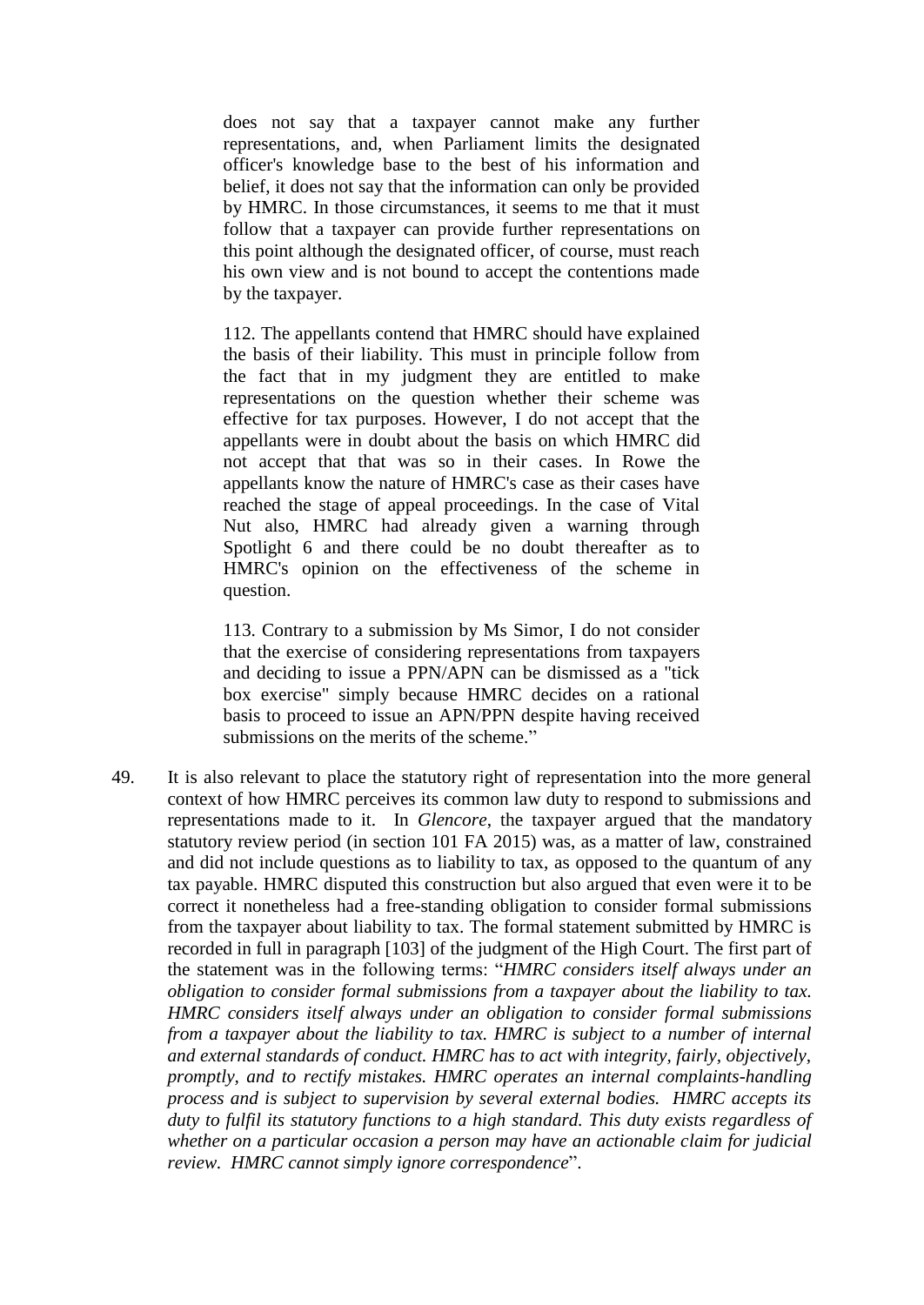- 50. I would observe that in any event under section 222 the taxpayer can submit "*representations to HMRC … objecting to the amount specified in the notice".* Errors in the maths deployed could lead to representations objecting to the "*amount*" but I can see no reason why other, non-computational, matters which bear upon "*amount*" to be paid should not *also* be the subject matter of representations. Parliament has defined the subject matter of the representation by reference to the end result (viz., the amount) and not by the facts which lead up to the amount being determined. Mathematical errors are only one instance of facts which might result in the "*amount*" having to be altered. I would adopt a broad interpretation of "*amount*" applying the purposive approach adopted in *Glencore*.
- 51. My conclusion on this is therefore that section 222 must be construed broadly and it should be rare that any representation made by a tax payer about the APN could fall outside of the ambit of that provision. But if it did then section 222 is supplemented by the broader common law and HMRCs general acceptance in *Glencore* that it should deal in good faith with proper representations made to it by taxpayers. Insofar as there is any daylight between section 222 and the arguments a taxpayer wishes to advance HMRC's general position should plug that lacuna.
- 52. In short, the objection that the right of representation is limited is more apparent than real. I do not consider that it is a good reason to conclude that the section 222 procedure is inapt as an alternative to judicial review.

### *Guidance from the judgments in Glencore*

- 53. Fifth, I address the guidance that is available from the judgments in *Glenore*, which Mr Yates, for HMRC relied upon. The specific issue whether a tax payer was required to exhaust a statutory review period prior to commencing proceedings for judicial review was considered in that case. It concerned the issuance of a Charging Notice purportedly in accordance with section 95 FA 2015. The notice imposed a charge for Diverted Profits Tax ("DPT"). Pursuant to sections 101 and 102 FA 2015 where a charging notice is issued to a company for an accounting period a Designated Officer of HMRC is under a statutory duty to conduct a review of the amount of DPT charged for the accounting period. Such an officer is empowered to conduct more than one review. If the review does not lead to a satisfactory outcome for the taxpayer then there is a statutory appeal to the First-tier Tribunal. There are some significant differences between the procedure in the FA 2105 and section 222 FA 2015: (i) in *Glencore* there was an automatic statutory right of review which followed issuance of the notice to pay whereas under section 222 the review is optional at the behest of the taxpayer; (ii) in *Glencore* the review was time limited and HMRC had to respond within a fixed period of time whereas in section 222 there is no time limit for a determination by HMRC; and (iii), in *Glenore* there was a statutory right of appeal to the First-tier Tribunal upon expiry of the review period whereas there is no equivalent immediate right of appeal under the FA 2014.
- 54. In *Glencore* the tax payer commenced judicial review proceedings before embarking upon the mandatory statutory review process under which the designated officer must review the amount of DPT charged within 12 months from the end of the 30-day payment period set out within the Charging Notice. The officer may issue an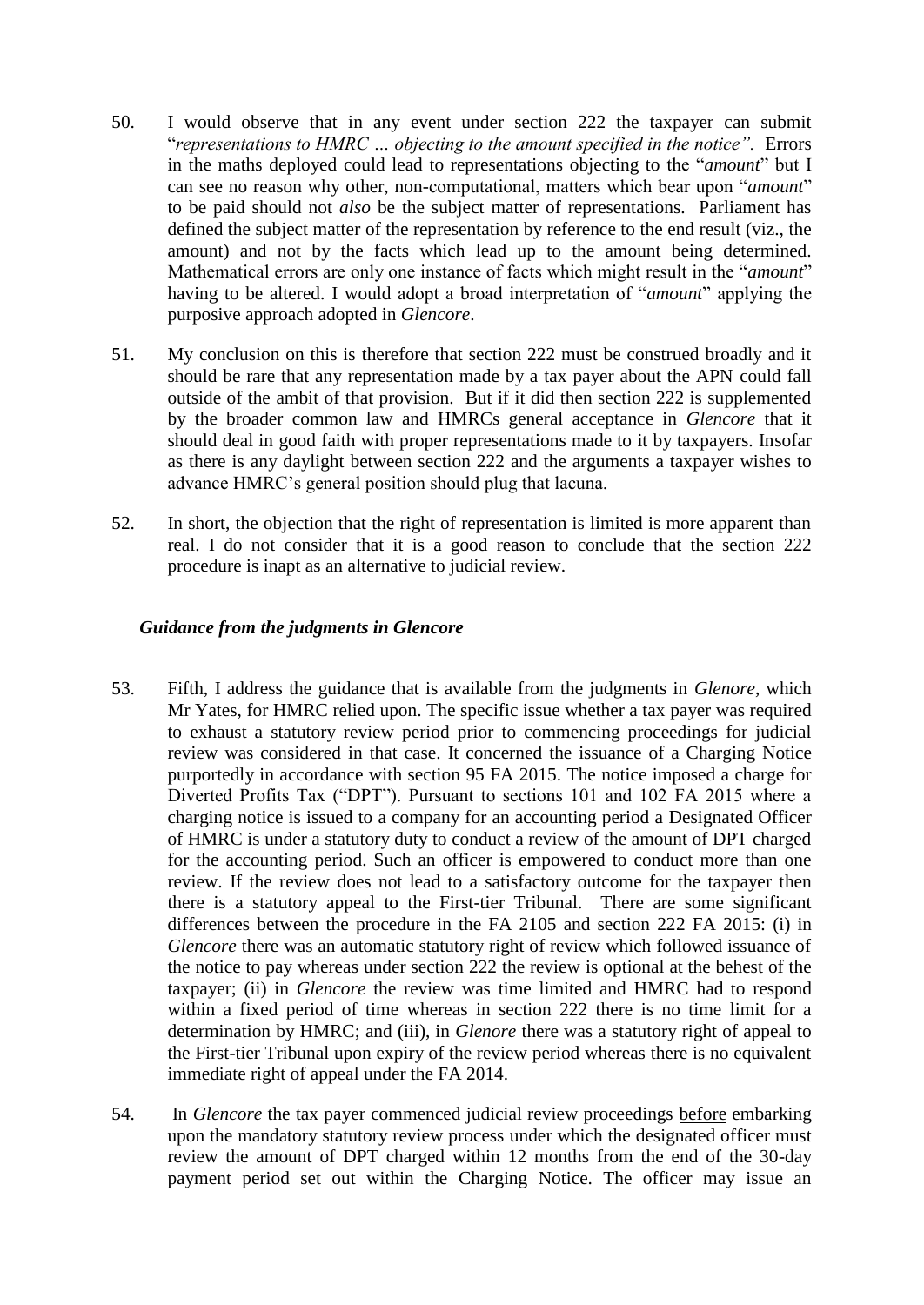amending notice reducing the DPT or issue a supplementary Charging Notice increasing the said tax. The issue was whether the application for permission to apply for judicial review should be dismissed upon the basis that the taxpayer had failed to exhaust the review procedure which was an adequate alternative remedy to judicial review. The analysis proceeded upon the basis that the grounds were otherwise arguable. The High Court held that the statutory review procedure was an adequate alternative remedy and the application for permission to apply for judicial review was dismissed upon that basis. In paragraphs [55] and [56] the Court stated as follows:

"55. An issue arising is whether in principle section 101 FA 2015 is capable of amounting to an "alternative remedy". The Claimant observes that the review process is neither judicial nor independent (of HMRC). I consider that the review procedure is capable of amounting to an alternative remedy for the following reasons. First, the review process is designed to work in conjunction with the statutory appeal procedure. It is a compulsory (unavoidable) precursor to a right of appeal which can only be triggered upon expiry of the review process. In terms of Parliamentary intent, it is an integral part of the alternative remedy: Parliament has created the review process as a form of mandatory mediation or ADR prior to litigation. I consider that an important purpose behind section 101 is to narrow to the greatest possible degree evidential and legal disputes between the parties prior to the commencement of litigation. The review process could obviate the need for litigation entirely, or, if not, at least focus the issues in dispute which will enhance the efficiency (reducing costs and time) of the appeal and facilitate settlement. Second, the review process has been set by Parliament to work to a fixed timetable. It commences 30 days after the issuance of the Charging Notice and expires 12 months thereafter with the possibility of earlier termination in defined circumstances (cf. sections 101(2) and 98(2)). The duration of the process is not open ended; it reflects Parliament's judgment as to what is reasonable for the resolution of the sorts of issues that might arise in cases involving DPT. Third, section 101 imposes a duty on HMRC to engage in the review. Mr Grodzinski QC, for the Claimant, complained that it was not an exercise conducted by an independent party and could not therefore be impartial. In one sense he is correct but I do not accept that this is an answer. Although not express in the FA 2015, it is implicit (and in any event a duty imposed by the common law) that the process must be pursued in good faith by HMRC. The review process is a species of mandatory inter-partes mediation. HMRC is incentivised to act sensibly by the fact that otherwise it faces a statutory appeal within a short time frame. To criticise the process for not having the hallmarks of judicial of independence and impartiality is to miss the point of the exercise. Section 101 was never intended by Parliament to have those hallmarks. It is created as a more informal dispute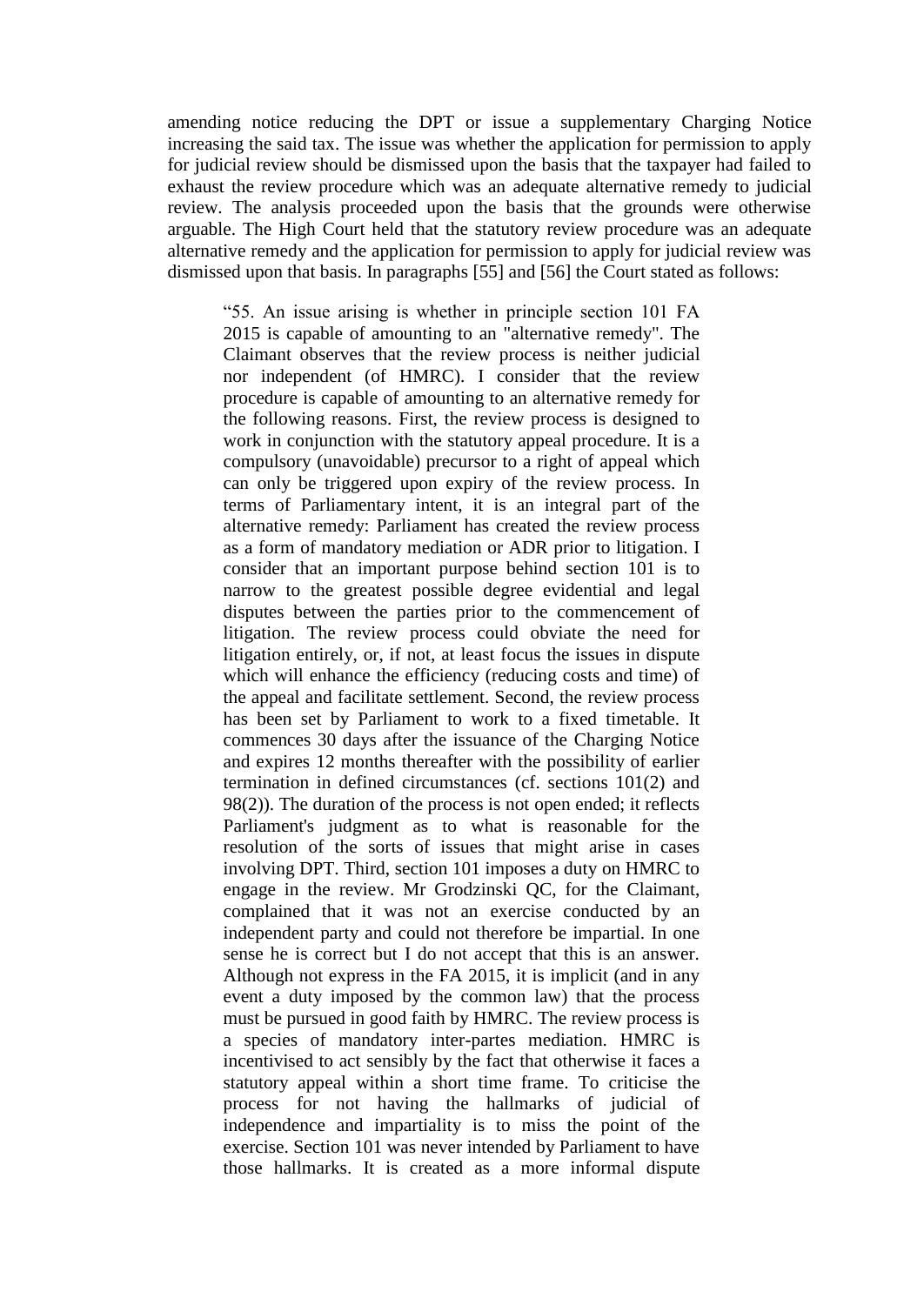resolution mechanism which takes account of the fact that the process leading up to the imposition of the Charging Notice was a "summary" procedure (to adopt Mr Brennan QC's terminology) which permitted the taxpayer to make representations in response to a Preliminary Notice only on limited and constrained grounds. I endorse the observation of Lord Justice More-Bick in Wilford (see paragraph [52] above) that it is important to bear in mind Parliament's intent.

56. More broadly, non-judicial alternatives can suffice as an adequate and effective alternative remedy. A review of the case law is set out in De Smith's Judicial Review (7th ed.) at paragraph [16-21]. Case law shows that the following have been treated as alternatives: a statutory complaints procedure; an express right to make objections to a Minister proposing to issue a penalty; the possibility of bringing a private prosecution; and the ability to make a request to a Minister to exercise default powers."

- 55. The statutory review process was an adequate alternative regardless of the fact that there was, in addition, a statutory appeal to a specialist tribunal following expiry of the statutory review period. The efficacy of the statutory review as an alternative was not contingent upon the existence of a subsequent right of appeal to a (specialist) judicial body: see ibid paragraphs [54c)] and generally [55]-[59], though of course the existence of the statutory appeal was an important factor for the conclusion that viewed overall the procedure laid down in the FA 2015 was an adequate alternative to judicial review.
- 56. The Court of Appeal rejected the appeal adopting similar policy consideration to that of the High Court. At paragraphs [54]- [57] Sales LJ stated:

"54. In order to evaluate these submissions, it is necessary to consider the basis for the suitable alternative remedy principle. The principle does not apply as the result of any statutory provision to oust the jurisdiction of the High Court on judicial review. In this case the High Court (and hence this court) has full jurisdiction to review the lawfulness of action by the Designated Officer and by HMRC. The question is whether the court should exercise its discretion to refuse to proceed to judicial review (as the judge did at the permission stage) or to grant relief under judicial review at a substantive hearing according to the established principle governing the exercise of its discretion where there is a suitable alternative remedy.

55. In my view, the principle is based on the fact that judicial review in the High Court is ordinarily a remedy of last resort, to ensure that the rule of law is respected where no other procedure is suitable to achieve that objective. However, since it is a matter of discretion for the court, where it is clear that a public authority is acting in defiance of the rule of law the High Court will be prepared to exercise its jurisdiction then and there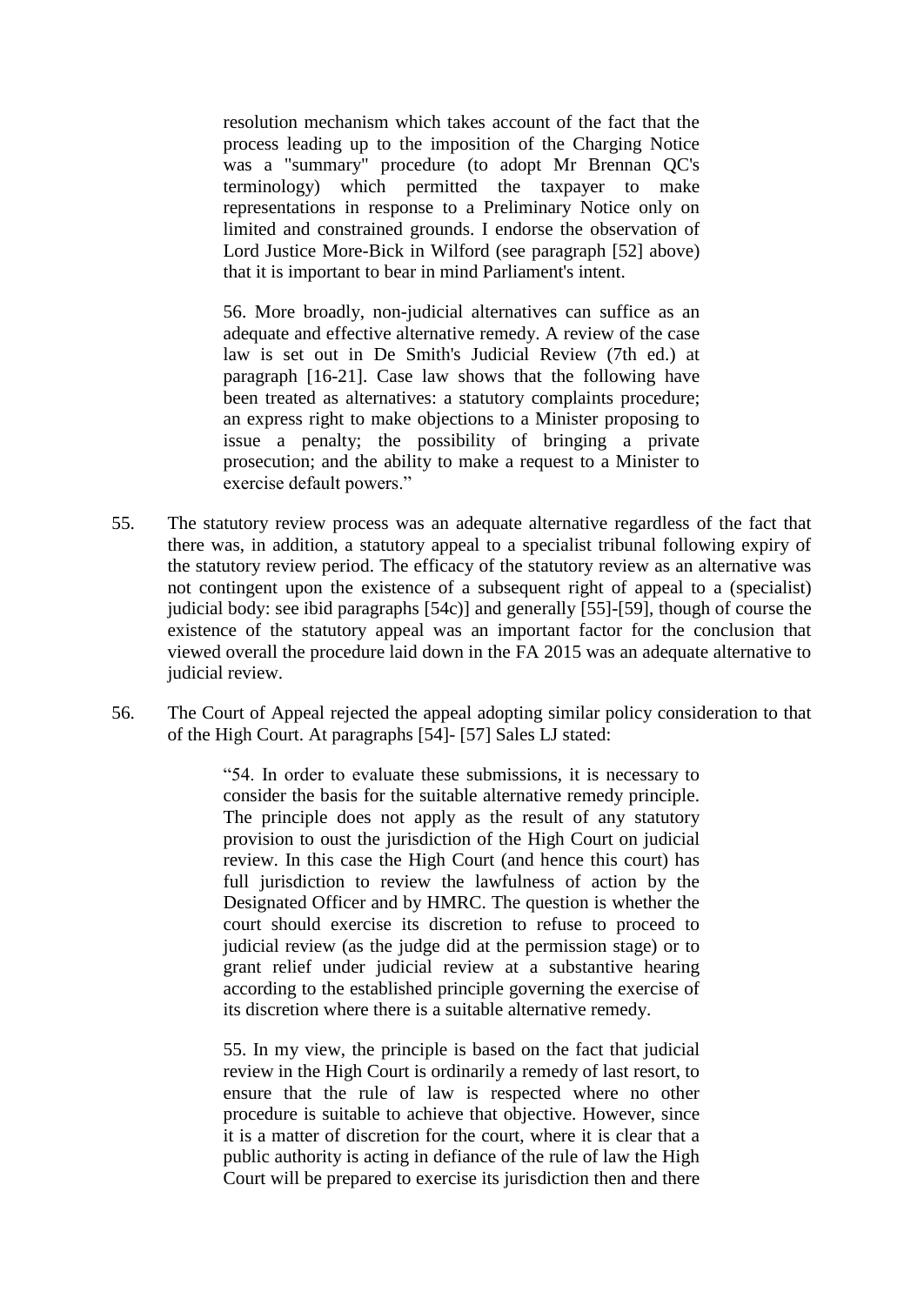without waiting for some other remedial process to take its course. Also, in considering what should be taken to qualify as a suitable alternative remedy, the court should have regard to the provision which Parliament has made to cater for the usual sort of case in terms of the procedures and remedies which have been established to deal with it. If Parliament has made it clear by its legislation that a particular sort of procedure or remedy is in its view appropriate to deal with a standard case, the court should be slow to conclude in its discretion that the public interest is so pressing that it ought to intervene to exercise its judicial review function along with or instead of that statutory procedure. But of course it is possible that instances of unlawfulness will arise which are not of that standard description, in which case the availability of such a statutory procedure will be less significant as a factor.

56. Treating judicial review in ordinary circumstances as a remedy of last resort fulfils a number of objectives. It ensures the courts give priority to statutory procedures as laid down by Parliament, respecting Parliament's judgment about what procedures are appropriate for particular contexts. It avoids expensive duplication of the effort which may be required if two sets of procedures are followed in relation to the same underlying subject matter. It minimises the potential for judicial review to be used to disrupt the smooth operation of statutory procedures which may be adequate to meet the justice of the case. It promotes proportionate allocation of judicial resources for dispute resolution and saves the High Court from undue pressure of work so that it remains available to provide speedy relief in other judicial review cases in fulfilment of its role as protector of the rule of law, where its intervention really is required.

57. In my judgment the principle is applicable in the present tax context. The basic object of the tax regime is to ensure that tax is properly collected when it is due and the taxpayer is not otherwise obliged to pay sums to the state. The regime for appeals on the merits in tax cases is directed to securing that basic objective and is more effective than judicial review to do so: it ensures that a taxpayer is only ultimately liable to pay tax if the law says so, not because HMRC consider that it should. To allow judicial review to intrude alongside the appeal regime risks disrupting the smooth collection of tax and the efficient functioning of the appeal procedures in a way which is not warranted by the need to protect the fundamental interests of the taxpayer. Those interests are ordinarily sufficiently and appropriately protected by the appeal regime. Since the basic objective of the tax regime is the proper collection of tax which is due, which is directly served by application of the law to the facts on an appeal once the tax collection process has been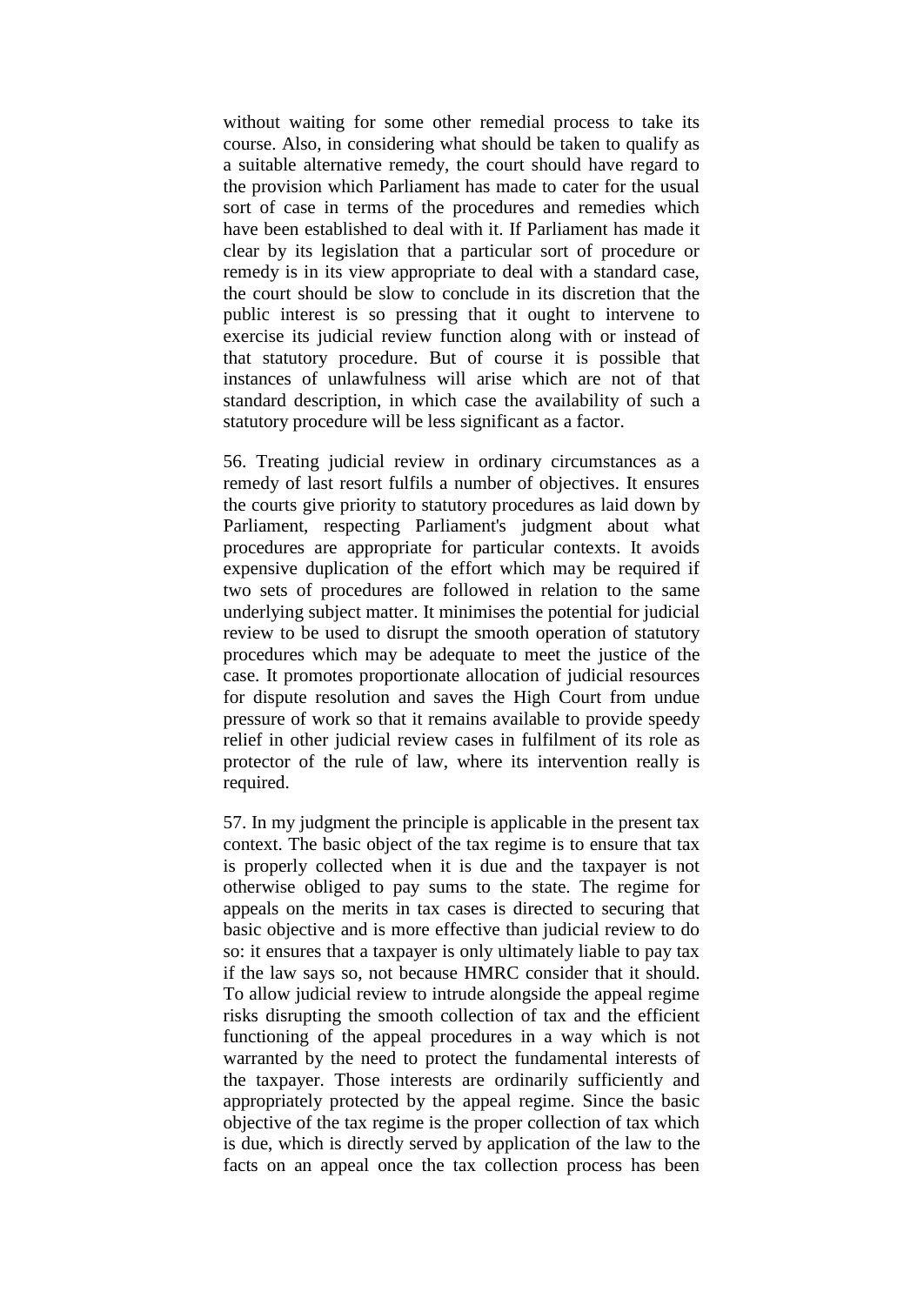initiated, the lawfulness of the approach adopted by HMRC when taking the decision to initiate the process is not of central concern. Moreover, by legislating for a full right of appeal on fact and law, Parliament contemplated that there will be cases where there might have been some error of law by HMRC at the initiation stage but also contemplates that the appropriate way to deal with that sort of problem will be by way of appeal."

### *Conclusion*

- 57. I now pull the threads together. Mr Yates reminded me that the issue in this case was not permission to apply for judicial review but an appeal about costs. The nub of the issue was whether the Master erred. In my judgment based upon the analysis above he did not err. He was entitled on the facts of the case to conclude that the section 222 procedure was an adequate alternative remedy which should have been exhausted before a Claim Form was issued. In concluding also that it was open to the Appellant to require HMRC to confirm or withdraw the APN following the making of statutory representations the Master did not err. He was correct in his construction of section 222 which does impose a duty on HMRC to make a determination. He correctly concluded that the issuance of judicial review was not a remedy of last resort.
- 58. As to Mr Yate's argument that the Master was taking a decision limited to particular facts and expressing condemnation of the litigation conduct of Mrs Archer I am less convinced. The Masters reasoning is relatively brief (see paragraph [33] above). He focused upon the argument of HMRC that the claim was premature. He places this in its factual context pointing out that the section 222 representations made by the Appellant post-dated the Claim Form and he expressed the view (no doubt based upon the fact that the dispute was rapidly resolved) that the dispute between the parties was capable of being resolved *via* the section 222 procedure. In my view this reasoning is perfectly sound but it does assume that the section 222 procedure is an adequate alternative and if he had been wrong in this then it would follow that the pith and substance of his reasoning for awarding no costs was also flawed.
- 59. In my judgment it follows from all these reasons that the appeal fails.

# *Postscript*

60. There are various points that I would mention by way of postscript. These relate to matters arising in argument and concern the possible implications which my ruling on this appeal against a costs decision might have on other cases where permission to apply for judicial review was in issue: See paragraph [4] above. If I am correct in the conclusion I have reached, that the section 222 procedure should be exhausted before a Claim Form is issued, then that conclusion will bear upon the points that I make below. Nonetheless, the scenarios described below do not reflect the facts of the present case and the application of the conclusions I have arrived can be considered in detail if, as and when, these scenarios do arise as live issues.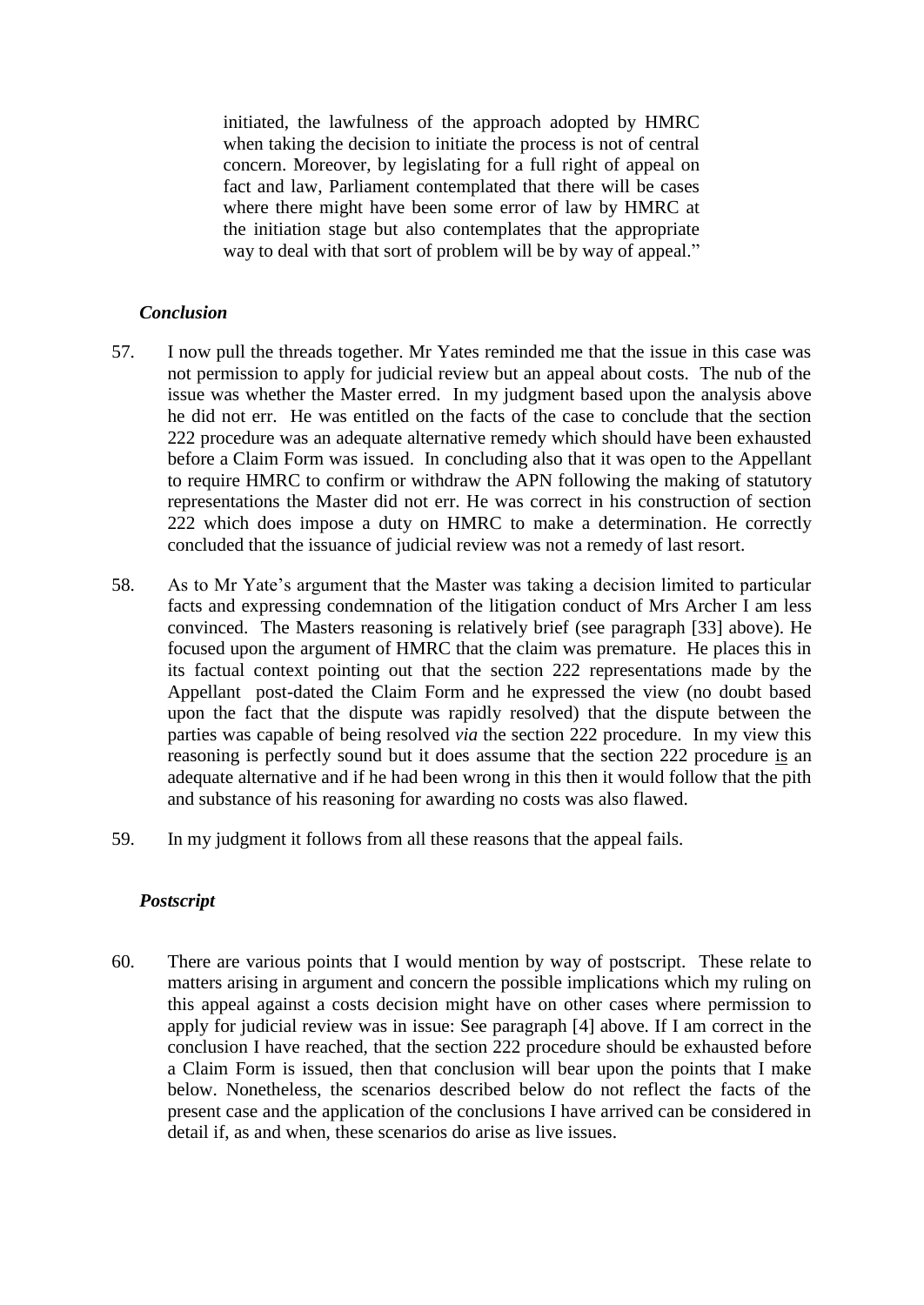- 61. First, whilst the existence of the statutory right to make representations might generally amount to an adequate alternative remedy, this may not apply in *every* case. Judicial review will remain appropriate to deal with exceptional cases. Lord Justice Sales in the Court of Appeal in *Glencore* (cf paragraph [58]) gave by way of example the case where a Designated Officer had been bribed to issue a Charging Notice or did so in breach of an express promise not to issue such a notice which gave rise to an enforceable legitimate expectation for the taxpayer of a kind which could not be vindicated in a statutory appeal. He also said that judicial review might exist "*possibly*" if there was a clear failure by the Designated Officer, manifest on the face of Charging Notice, even to attempt to comply with the statutory requirements. These illustrations reflect the fact that judicial review is discretionary, and the Court will always allow proceedings if needed to ensure justice. Nothing in this judgment therefore should be taken to indicate that it will be in *every* case that a judicial review will be considered premature. Mr McDonnell pointed out that no one had argued in *Walapu*, *Rowe* and in the other related cases that the section 222 procedure was such that it rendered judicial review inapt in those cases. That is true. But there were a number of reasons for this. In *Walapu*, for instance, HMRC did not argue that the section 222 procedure would have been appropriate to address the high level human rights arguments which formed the core of the taxpayer's challenge. In that case the taxpayer did not shrink from seeking a declaration of incompatibility of the *entire* system for APNs under the FA 2014: See *Walapu* (ibid) paragraph [3]. Such an argument could not have sensibly been advanced through section 222 for the obvious reason that HMRC did not have the power to make such a declaration upon the back of which the obligation to make payment on account would have collapsed. More generally, the procedures Parliament is increasingly introducing into the taxing legislation to counter tax evasion, which include advance payment on account obligations coupled to procedural safeguards for the tax payer, are relatively new. The argument about prematurity came to the fore in *Glencore*. Even if the point was available to HMRC to take before, but it did not, the point is now squarely on the table and can be taken. Past practice is not an answer.
- 62. Second, I also express no view on what the position of the Court might be if a taxpayer decided not to invoke section 222 *at all* and after the chance to do so had lapsed *then* sought to challenge an APN in judicial review. On one view the logic of the above involving a deliberate decision not to invoke the alternative remedy might be that the taxpayer loses the right to challenge the APN and the obligation to make payment on account by way of judicial review. A tax payer wishing to challenge the obligation to pay tax would then have to move through the statutory procedure to the issuance of a Closure Notice and then launch a statutory appeal therefrom. There is some force in this argument but Mr Yates did not wish to pin HMRC to this position and it does not arise on the facts of the present case (since representations were in fact made and HMRC did withdraw the impugned APN). It is an argument for another day.
- 63. Third, I am also not expressing a concluded view on how a court should react if a taxpayer *does* issue a protective Claim Form and then pursues the section 222 procedure having sought a stay of the proceedings. If HMRC objects to a stay arguing that instead the claim should be dismissed should the Court dismiss the Claim as premature or allow it to remain? On one view if the Claim is premature as I have found then the logic of that analysis is that it should be dismissed. But in the exercise